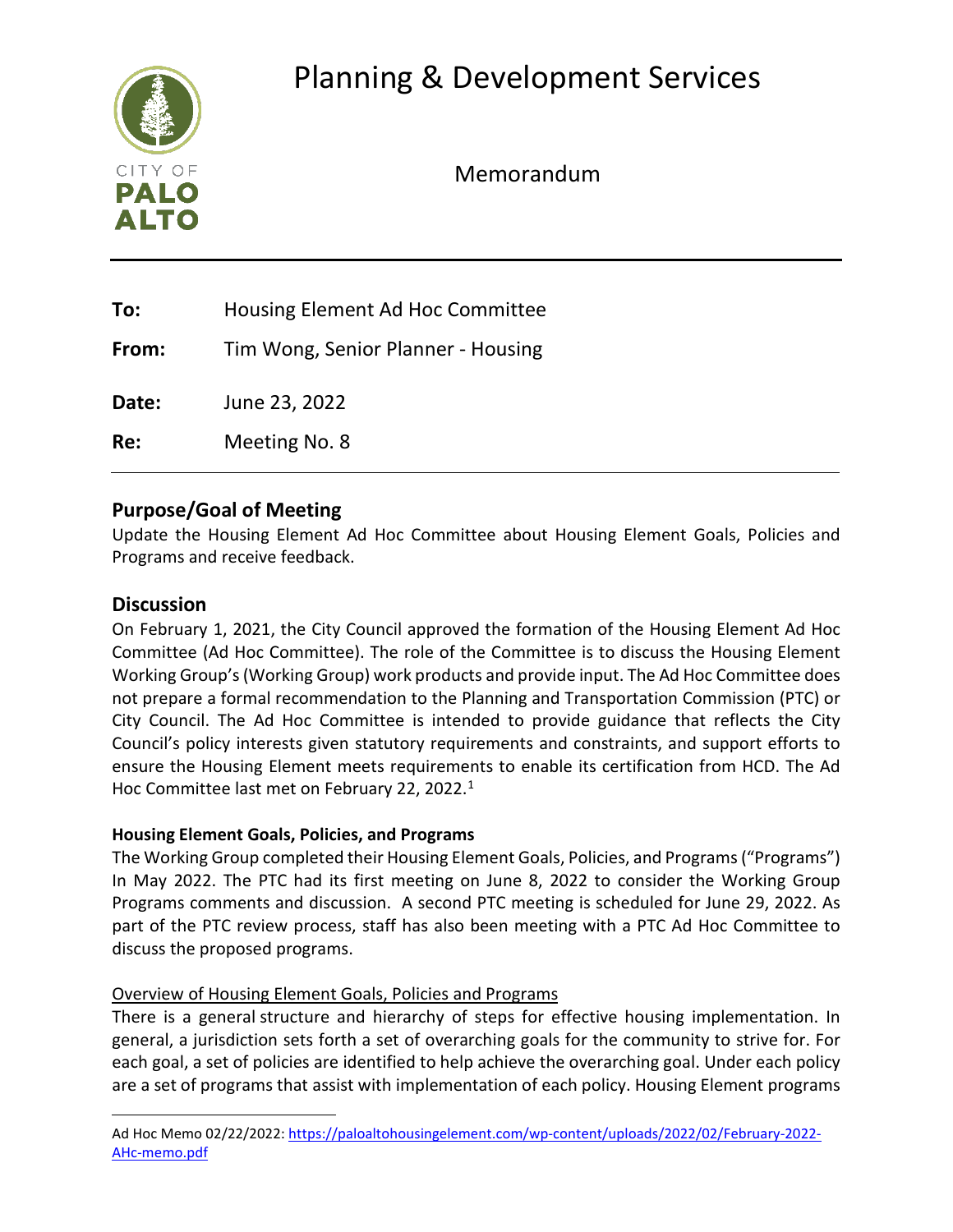contain specific actions and quantifiable targets that help ensure equitable, effective, and timely implementation. The general order of effective housing implementation is as follows:

- Goals: Housing goals are articulated as general "end condition statements," which describe a desired outcome or end state. Goals describe ideal future conditions for a topic and tend to be general and broad in nature.
- Policies: Policies are statements on the position the city takes to implement a goal. Policies contained in the Housing Element are important statements as they provide a clear and unambiguous statement that guides a specific course of action for decisionmakers to achieve a desired goal.
- Programs:  Housing programs define the specific actions the city will undertake to achieve the stated goals and policies.
- Implementing Objectives: The implementing objectives are specific action items that help implement the overall program. Objectives must be specific, measurable, and attainable. *Please note that HCD pays special attention to the program objectives in order to ensure the highest level of implementation for each program that is possible.*

#### 6<sup>th</sup> Cycle Draft Goals, Policies and Programs

Since the previous Working Group meeting, staff and consultants have drafted a preliminary list of policies and programs to be considered for the  $6<sup>th</sup>$  Cycle Housing Element. For the new cycle, the City's policies and programs will fall under six general categories:

- 1. Conservation and preservation of existing housing stock,
- 2. Assist in affordable housing development,
- 3. Provide adequate RHNA sites for a variety of housing types,
- 4. Removal of constraints,
- 5. Housing for persons with special needs, and
- 6. Fair housing.

The City's programs are designed to uphold the goals and policies of the Housing Element in a measurable and attainable manner. More importantly, the programs are created to provide support and opportunity for persons regardless of race, ethnicity, income level, and disability status. Based on these six categories, staff has prepared goals, policies and programs to address the categories.

#### **PTC Progress**

As mentioned, the PTC has started to discuss Housing Element Policies and Programs at its June 8, 2022 meeting. In between the completion of the Working Group Programs discussion and the initial PTC meeting, staff continued to revise the programs by adding greater detail and specificity to many of the programs. The proposed goals, policies and programs provided at the June 8 PTC meeting are included as Attachment A. Please note that some of the programs have been revised since the Working Group deliberations. Those programs have been marked as "Revised" in the Attachment.

Staff has also been meeting weekly with the PTC Ad Hoc Committee. Its first meeting was May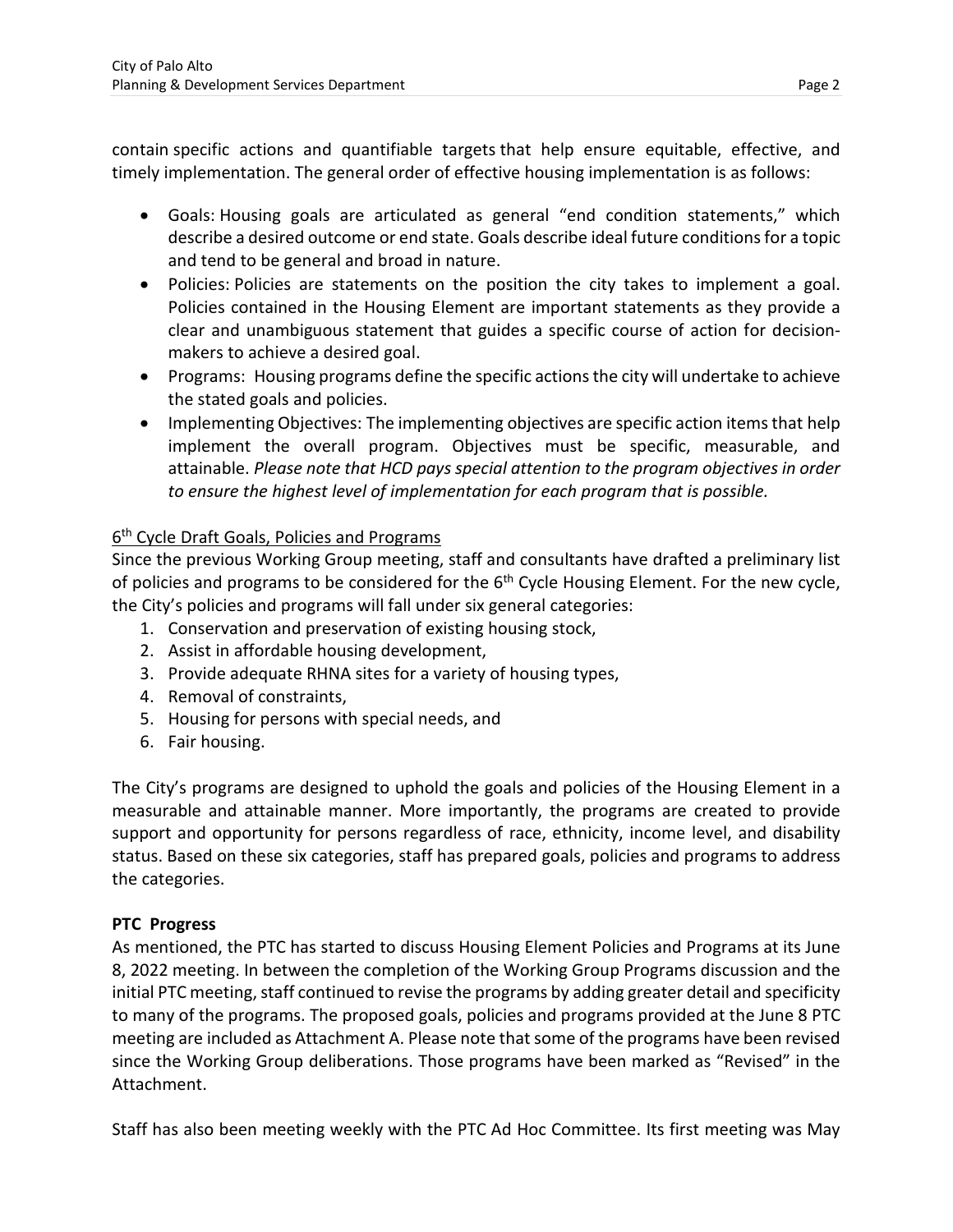20, 2022. The PTC Ad Hoc Committee was specifically formed to focus on the goals, policies and programs. The PTC Ad Hoc Committee has been providing feedback and input to the proposed programs.

Amongst the different discussions, staff has continued to revise and update certain programs as additional research and data becomes available in addition to PTC and PTC Ad Hoc Committee input.

#### **Next Steps**

| June 29, 2022   | PTC review of policies and programs ( $2nd$ meeting) |
|-----------------|------------------------------------------------------|
| August 15, 2022 | Council review of policies and programs (tentative)  |
| Early-September | Release of Public Review draft                       |
| Mid-September   | PTC review of Public Review draft                    |
| Early October   | Council review of Public Review draft                |
| Attachments:    |                                                      |
|                 |                                                      |

Attachment A: Draft Goals, Policies and Programs (June 8, 2022)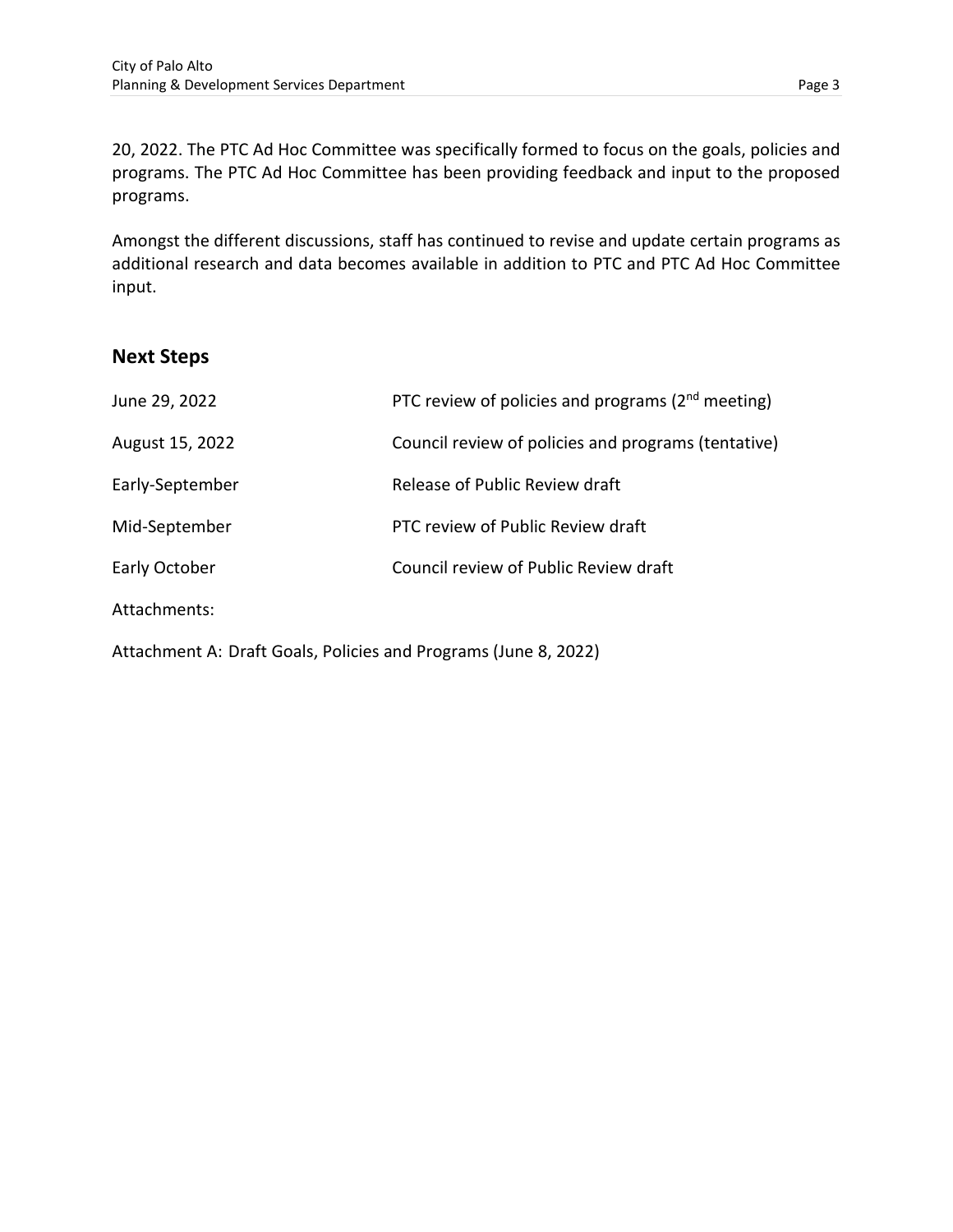#### Attachment A

# Goals & Policies

#### Goal 1.0

Preserve and improve the existing housing stock and residential neighborhoods. Preserve affordable housing units in the community to maintain adequate housing opportunities for all residents.

#### Policy 1.1

Promote the rehabilitation of deteriorating or substandard residential properties using sustainable and energy conserving approaches. (Existing Policy H1.1)

#### Policy 1.2

Work with property owners and nonprofit housing providers to preserve assisted multi-family units at risk of conversion to market rents and extend the affordability covenants in perpetuity whenever feasible.

#### Policy 1.3

Use existing and new funding sources to fund rehabilitation loan and grant programs to assist in the preservation of affordable housing units.

#### Policy 1.4

Ensure the retention of lower-income units and replacement of existing units that are identified for potential redevelopment. *(revised)*

#### Goal 2.0

Assist in the provision of safe, attainable, and sustainable housing, especially affordable housing, to meet the needs of all economic segments of the community.

#### Policy 2.1

Increase opportunities for affordable housing development through use of flexible development standards. (Adapted from existing Program Objective H3.1.5)

#### Policy 2.2

Enhance density bonuses that expand upon the density bonus and development standard concessions and incentives offered as tools to facilitate the development of more affordable housing, with a mix of affordability levels within mixed-income housing.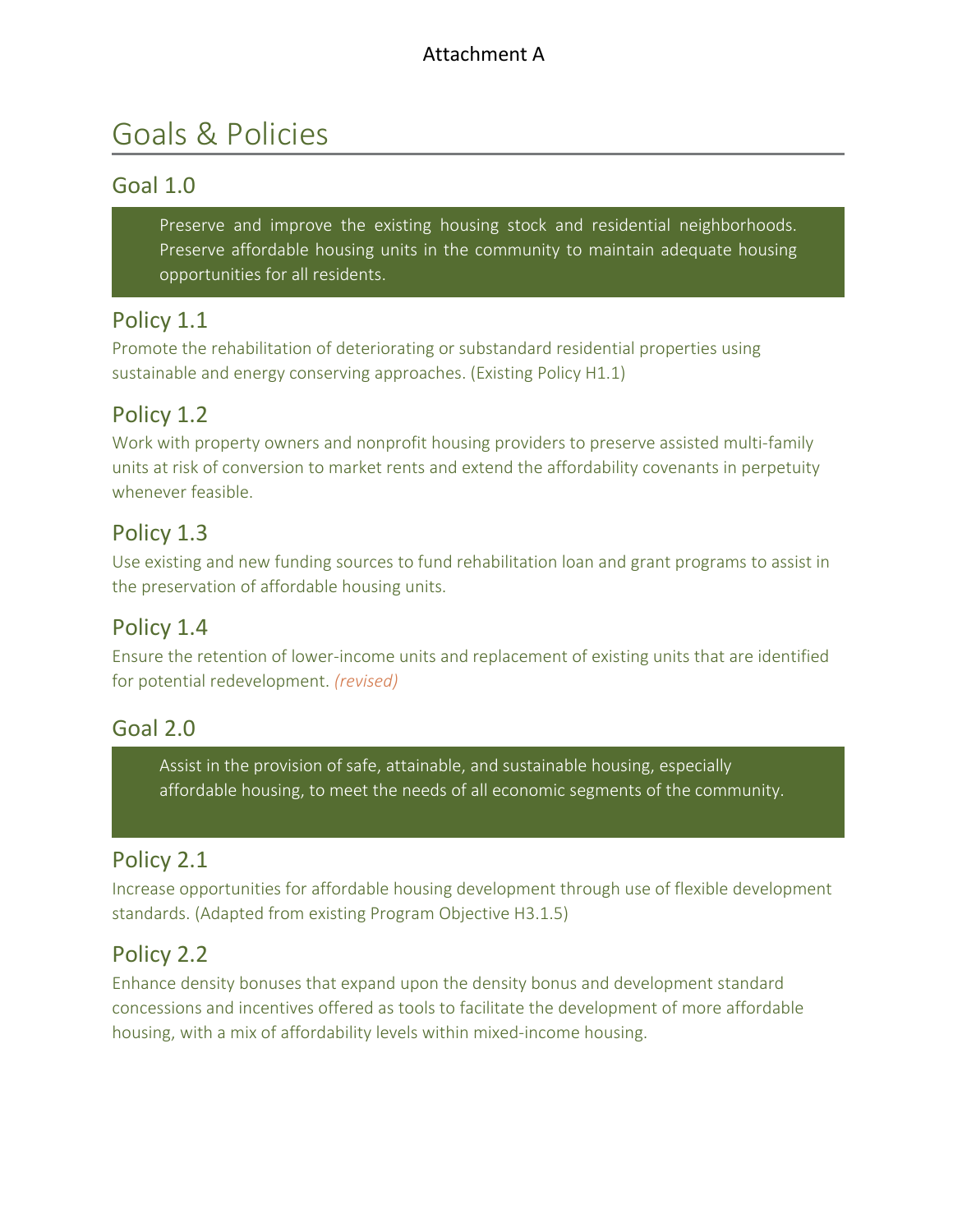## Policy 2.3

Achieve a balance of rental and homeownership opportunities, including apartments, townhomes, condominiums, single-family houses, and accessory dwelling units, micro-units and alternative housing options to accommodate the housing needs of all socioeconomic segments of the community, including large families.

# Policy 2.4

PENDING: [Healthy Homes / Green Buildings]

# Goal 3.0

Support holistic and strategic housing development with a variety of housing types, prices, tenures, densities, and locations, to address the diverse needs of all current and future residents.

#### Policy 3.1

Support the redevelopment of suitable lands for mixed uses containing housing to encourage compact, infill development. Optimize the use of existing urban services, and support transit use. (Existing Policy H2.2)

# Policy 3.2

Rezone sites citywide to provide adequate sites, zoned at the appropriate densities and development standards to facilitate both affordable and market rate housing production.

# Policy 3.3

Prioritize the acquisition of new housing sites near public transit and services, the acquisition and rehabilitation of existing housing, and the provision for housing-related services for affordable housing. (Adapted from Existing Program H3.4.1)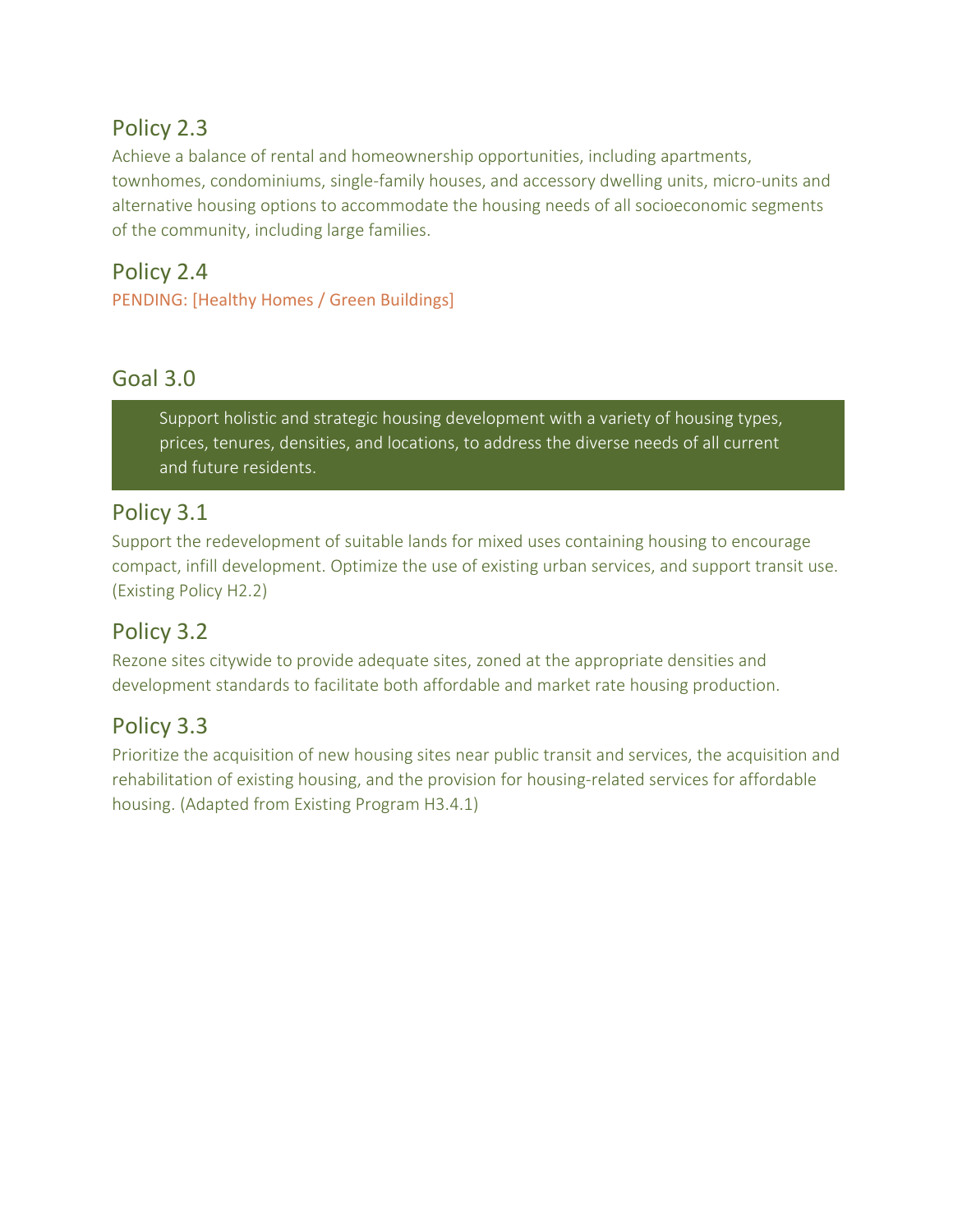#### Goal 4.0

Provide for a government environment that facilitates housing development.

#### Policy 4.1

Exempt permanently affordable housing units from any infrastructure impact fees adopted by the City. (Existing Program H3.3.2)

#### Policy 4.2

Provide for streamlined, timely and coordinated processing of development projects and associated environmental clearances to minimize project-holding costs.

#### Policy 4.3

Allow reduced development standards for accessory dwelling units.

#### Policy 4.4

Encourage new high-quality rental and ownership housing through the implementation of objective design standards, and architectural and green building standards in alignment with the Comprehensive Plan.

#### Policy 4.5

Heighten community awareness and to receive community input regarding the social, economic and environmental values of maintaining economic diversity in the City by providing affordable and mixed income higher density housing along transit corridors and at other appropriate locations.

#### Goal 5.0

Establish a variety of housing types and services to accommodate the diversity of persons and households with special needs.

#### Policy 5.1

Support the development and preservation of group homes and supported living facilities for persons with special housing needs by assisting local agencies and nonprofit organizations in the construction or rehabilitation of new facilities for this population. (Existing Program H3.3.4)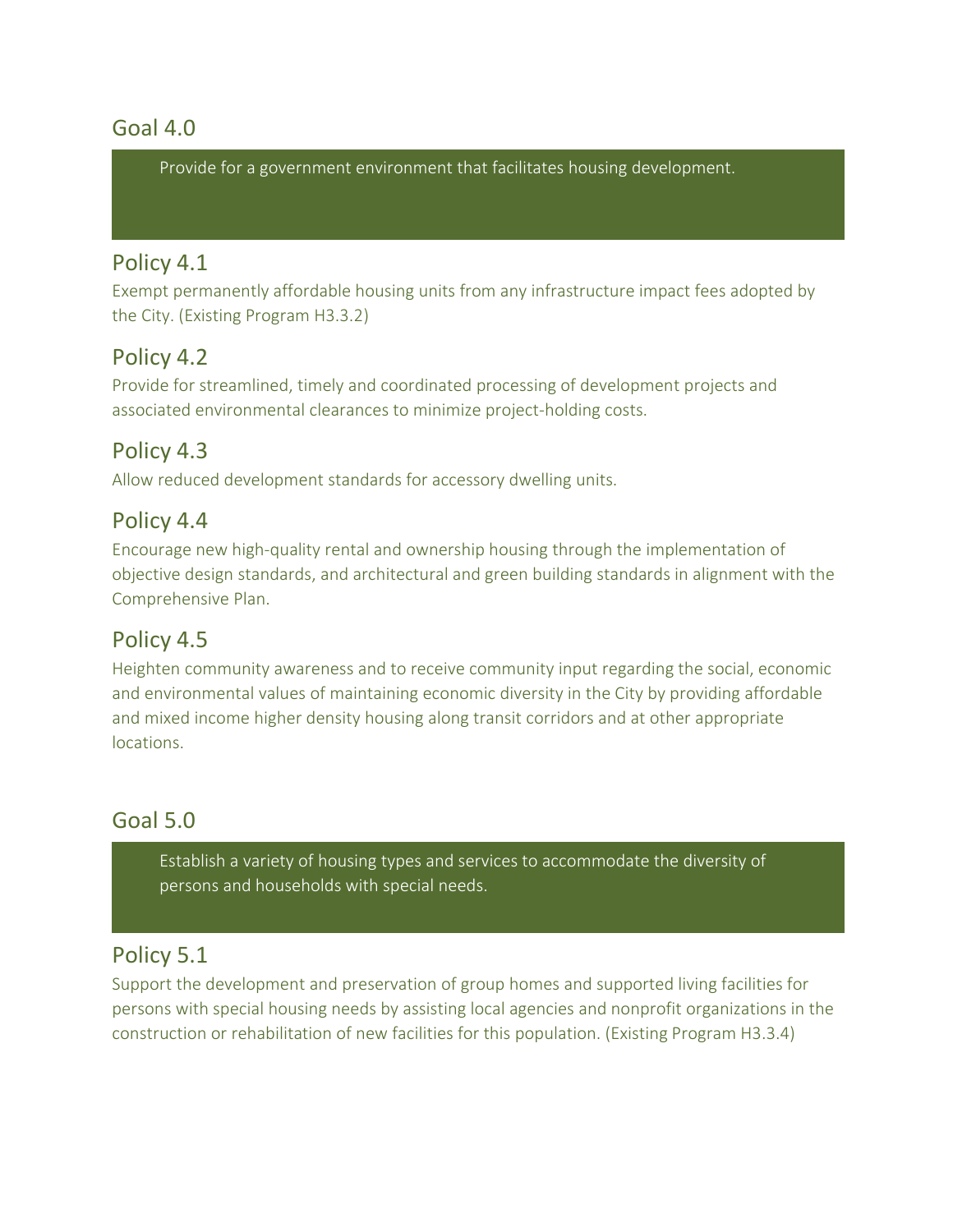#### Policy 5.2

Provide housing that addresses the needs of persons with disabilities (including persons with developmental disabilities), the mentally ill, persons with substance problems, persons with HIV/AIDS, veterans and other groups needing transitional and supportive housing.

#### Policy 5.3

Support the provision of emergency shelter, transitional housing, and ancillary services to address homelessness. (Existing Policy H3.5)

#### Policy 5.4

Support housing that incorporates facilities and services to meet the health care, transit, and social service needs of households with special needs, including seniors and persons with disabilities. (Existing Policy H4.2)

# Policy 5.5

Encourage universal design of housing products and environments, making them usable by a wide range of persons with different physical and mental abilities.

## Policy 5.6

Coordinate with regional agencies providing services to the homeless, for needs assessment and resource allocation.

## Goal 6.0

Promote equal opportunity in all City housing types (ownership and rental, market rate and affordable) for all residents to have safe and accessible housing.

#### Policy 6.1

Support programs and agencies that seek to eliminate housing discrimination. (Existing Policy H4.1)

## Policy 6.2

Conduct fair housing outreach and education for residents, property owners, and housing providers to ensure each understands their rights and responsibilities.

#### Policy 6.3

Identify mechanisms to increase production and access to housing.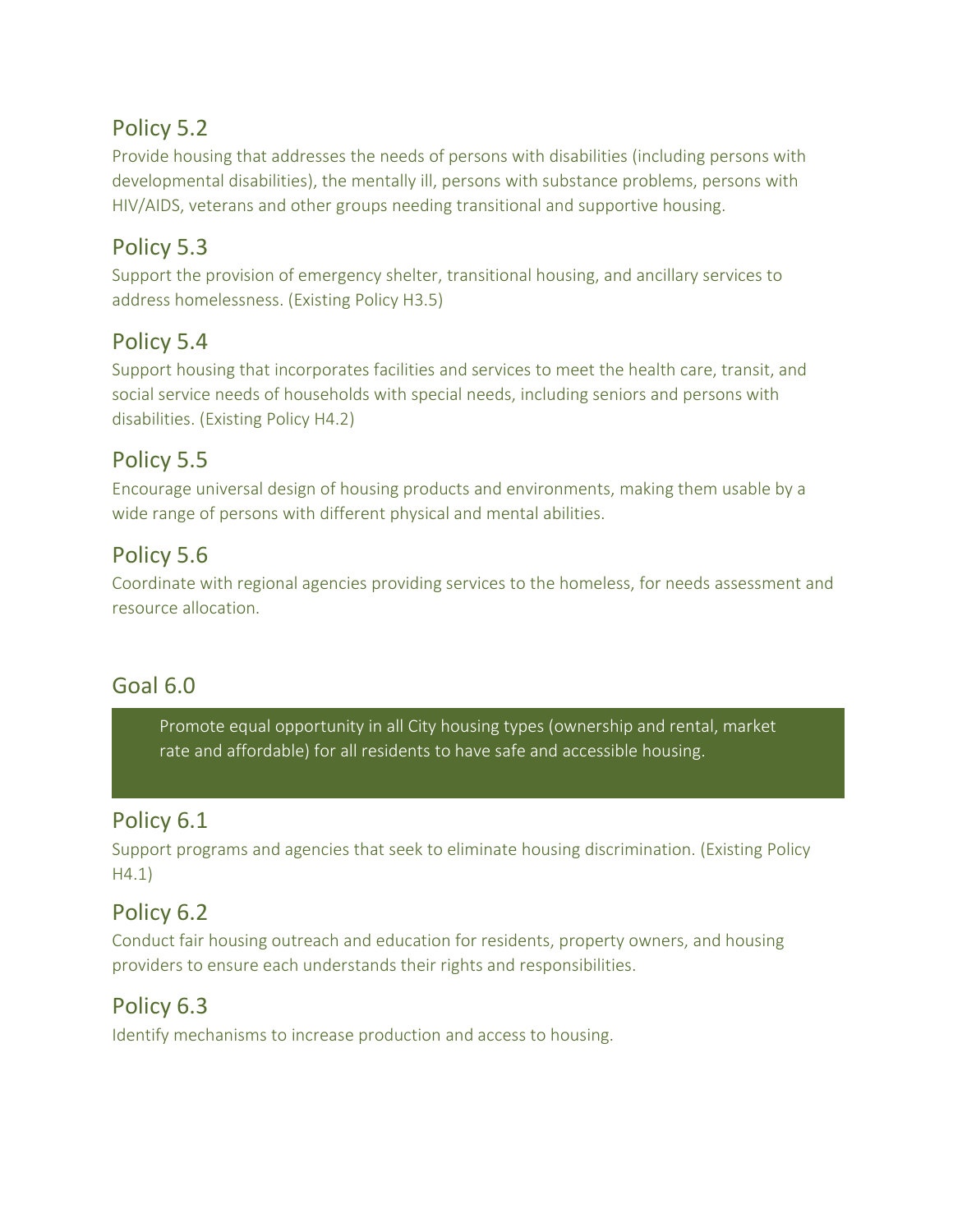#### Policy 6.4

Enforce notification and relocation assistance for low income households displaced due to demolition, condominium conversion, and persons displaced due to code enforcement activities of illegally converted or substandard residential dwellings.

## Policy 6.5

Support and provide ways to empower community members to participate in community development.

# Programs & Implementing Objectives

Programs that identify adequate sites, with appropriate zoning and development standards to accommodate Palo Alto's RHNA allocation for each income level:

#### Program 1.1: Adequate Sites Program

Through zoning and comprehensive plan designations, the City maintains a residential site inventory that is adequate to accommodate the City's share of regional housing needs. The City's Regional Housing Needs Assessment (RHNA) is 6,086 units (1,556 units for very-low income, 896 units for low income, 1,013 units for moderate income, and 2,621 units for above moderate income).

| Time Frame:                | PENDING                                                                                                                                                                                          |
|----------------------------|--------------------------------------------------------------------------------------------------------------------------------------------------------------------------------------------------|
| Responsible Agency:        | Planning and Development Services                                                                                                                                                                |
| Funding Sources(s):        | General Fund                                                                                                                                                                                     |
| Target Housing Population: | All income levels                                                                                                                                                                                |
| Implementing Objective:    | Where necessary, rezone property identified as meeting the City's lower-<br>А.<br>income housing RHNA requirement to achieve at least 30 units per acre and<br>allow at least 16 units per site. |
| <b>HCD Requirement</b>     | State Legislative Requirement<br>Local Policy Initiative                                                                                                                                         |

#### Program 1.2: Site Inventory Monitoring Program

In 2017, Senate Bill 166 (SB 166), otherwise known as "no net loss", was passed to ensure that cities and counties "identify and make available" additional adequate sites if a housing project is approved at a lower density or with fewer units by income category than what is identified in the Housing Element. In conjunction with the Adequate Sites Program above, the City will further implement a monitoring program that evaluates the current capacity of housing sites for all income levels throughout the duration of the planning period. The City commits to tracking its available housing sites database to ensure the it remains in compliance with State law and provides sufficient housing sites at all income levels during the Sixth Cycle.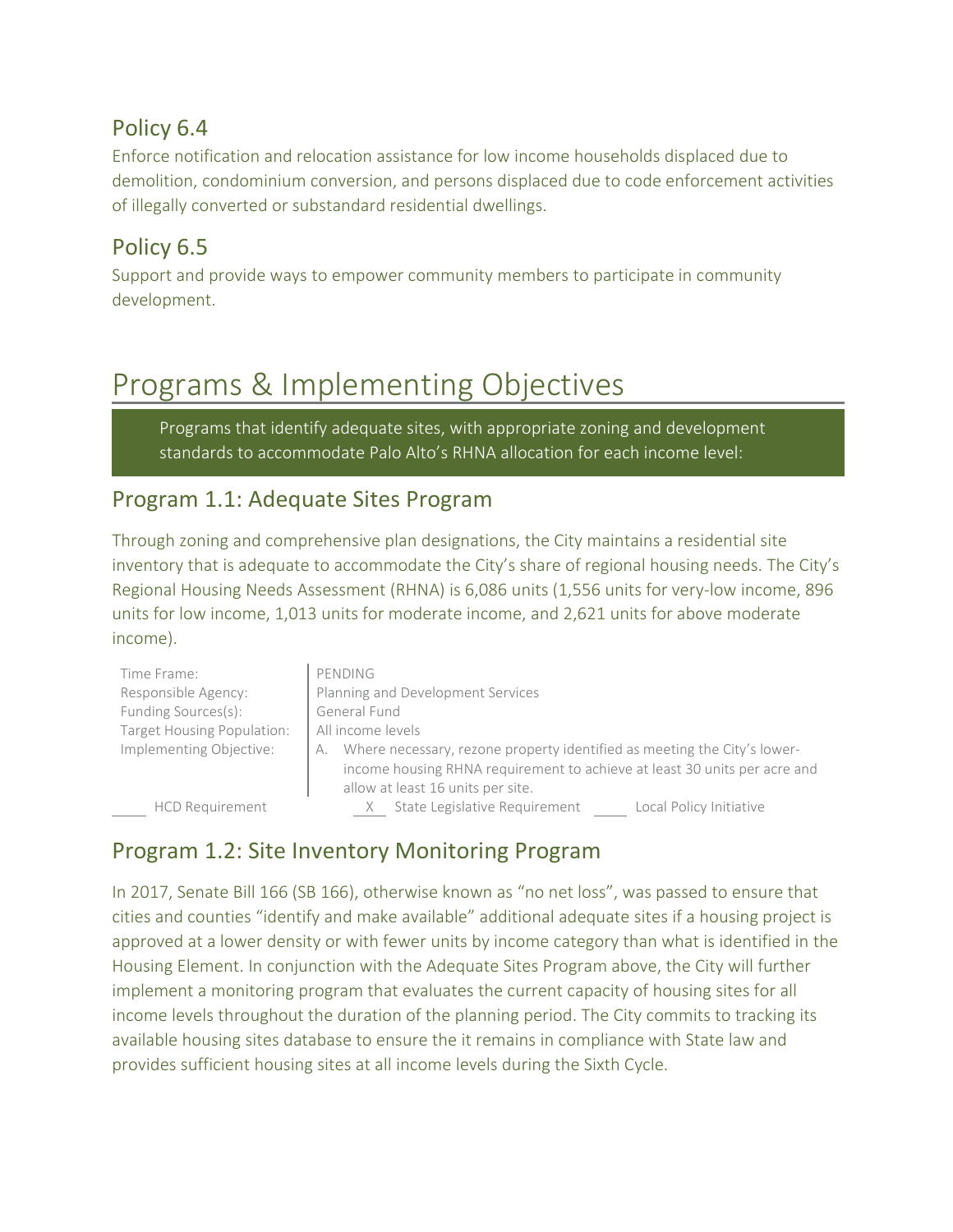| Time Frame:<br>Responsible Agency:<br>Funding Sources(s):<br>Target Housing Population:<br>Implementing Objectives: | Various (See Implementing Objectives)<br>Planning and Development Services<br>General Fund<br>All Income Levels<br>Develop a procedure to monitor the development of vacant and nonvacant<br>А.<br>sites in the sites inventory and ensure that adequate sites are available to<br>meet the remaining RHNA by income category. (Complete by December 31,<br>2023)                                                                                                                                                                                                                                  |
|---------------------------------------------------------------------------------------------------------------------|----------------------------------------------------------------------------------------------------------------------------------------------------------------------------------------------------------------------------------------------------------------------------------------------------------------------------------------------------------------------------------------------------------------------------------------------------------------------------------------------------------------------------------------------------------------------------------------------------|
|                                                                                                                     | Review the housing opportunity sites inventory and amend as necessary to<br>В.<br>accurately address the City's RHNA goals. (Ongoing and at least once annually)<br>Should an approval of development result in a shortfall of sites to<br>accommodate the City's remaining RHNA requirements (for lower-, moderate-<br>or above moderate-income households), the City will identify and, if<br>necessary, rezone sufficient sites to accommodate the shortfall and ensure<br>"no net loss" in capacity to accommodate the RHNA. (Within 180 days of an<br>identified shortfall below RHNA target) |
| <b>HCD Requirement</b>                                                                                              | State Legislative Requirement<br>Local Policy Initiative                                                                                                                                                                                                                                                                                                                                                                                                                                                                                                                                           |

#### Program 1.3: Sites Used in Previous Housing Cycle

The Housing Element may count nonvacant sites included in one previous housing element inventory and vacant sites included in two previous housing elements providing the sites are subject to a program that allows affordable housing by right. The City will amend its code to address these requirements.

Some sites within this Housing Element were used in previous cycles and this program is included to address the by right approval requirement. Per Government Code Section 65583, the by right provision is limited to carryover sites used to meet lower-income RHNA where development includes at least 20% affordable units for lower income households.

| Time Frame:                | PENDING                                                                         |
|----------------------------|---------------------------------------------------------------------------------|
| Responsible Agency:        | Planning and Development Services                                               |
| Funding Sources(s):        | General Fund                                                                    |
| Target Housing Population: | PENDING                                                                         |
| Implementing Objective:    | Revise the municipal code to include the by right approval requirement of<br>А. |
|                            | projects that propose 20% lower-income units on the carry over sites            |
|                            | included it the housing sites inventory.                                        |
| <b>HCD Requirement</b>     | State Legislative Requirement<br>Local Policy Initiative                        |

#### Program 1.4: City-Owned Land Lots *(revised)*

The City owns a several surface parking lots that can be redeveloped to replace and add parking while creating new housing opportunities, including transitional housing. This program seeks to identify suitable sites for redevelopment and to pursue partnerships for redevelopment.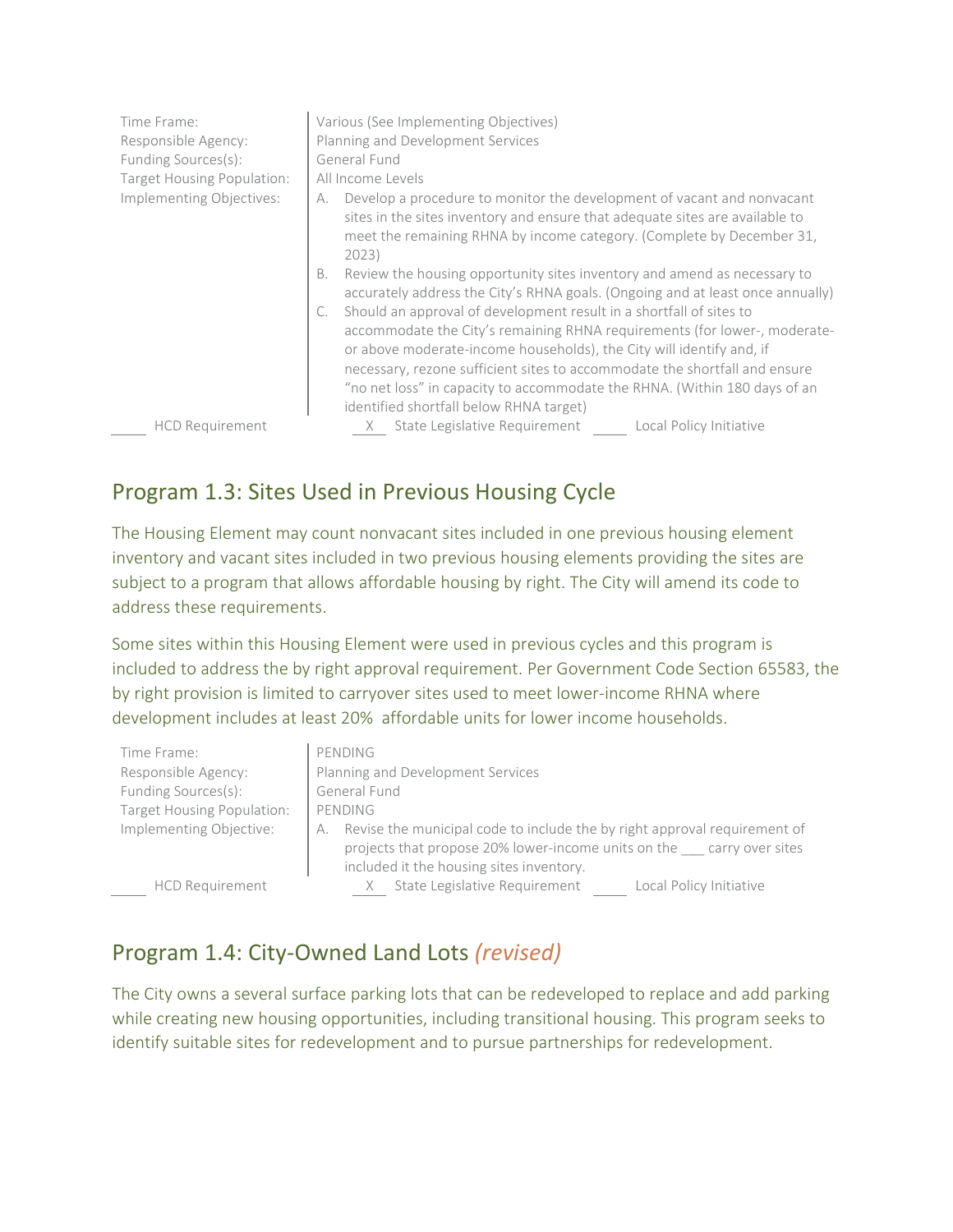| Time Frame:<br>Responsible Agency:<br>Funding Sources(s):<br>Target Housing Population:<br>Implementing Objectives: | PENDING<br>Planning and Development Services<br>General Fund<br>Very low-, low- and moderate-incomes<br>Identify City-owned surface parking lots suitable for redevelopment that<br>А.<br>includes replacement public parking and prioritizes affordable housing units.<br>Prepare a request for proposals to solicit interest in a public/private<br>partnership for redevelopment of two sites in the City's University Avenue<br>Downtown area.<br>Review City-owned parcels and identify sites based on availability, size, access<br>В.<br>to services and related metrics that would be appropriate for transitional<br>housing. Once parcel(s) have been identified, pursue partnerships and funding<br>opportunities to build transitional housing. |
|---------------------------------------------------------------------------------------------------------------------|-------------------------------------------------------------------------------------------------------------------------------------------------------------------------------------------------------------------------------------------------------------------------------------------------------------------------------------------------------------------------------------------------------------------------------------------------------------------------------------------------------------------------------------------------------------------------------------------------------------------------------------------------------------------------------------------------------------------------------------------------------------|
| <b>HCD Requirement</b>                                                                                              | State Legislative Requirement<br>Local Policy Initiative<br>X                                                                                                                                                                                                                                                                                                                                                                                                                                                                                                                                                                                                                                                                                               |

#### Program 1.5: Faith-Based Institutions *(recommend deleting)*

#### Allow affordable housing at non-profit, faith-based institution sites.

| Time Frame:                | PENDING                                                                                                                                                                                                                              |
|----------------------------|--------------------------------------------------------------------------------------------------------------------------------------------------------------------------------------------------------------------------------------|
| Responsible Agency:        | Planning and Development Services                                                                                                                                                                                                    |
| Funding Sources(s):        | General Fund                                                                                                                                                                                                                         |
| Target Housing Population: | Very low-, low- and moderate-incomes                                                                                                                                                                                                 |
| Implementing Objective:    | Amend the zoning code to allow non-profit, faith-based institutions, as an<br>А.<br>alternative to State law, develop an 100% multi-family affordable housing<br>project on the site while retaining existing religious-use parking. |
| <b>HCD Requirement</b>     | State Legislative Requirement X Local Policy Initiative                                                                                                                                                                              |

# Program 1.6: Stanford University Lands *(revised – consolidated all Stanford-related implementing objectives into one program and added specificity)*

Stanford University owns a significant amount of land in Palo Alto, including the Research Park, Stanford Health Care and Lucile Packard Children's Hospital, the Stanford Shopping Center, 27 University Avenue (Transit Center) and other property. Half of the jobs generated in Palo Alto are located on Stanford University owned land. A number of sites suitable for housing have been identified by Stanford University or long term leaseholders. This program addresses these sites and also sets forth a longer view policy discussion that is intended to ensure additional sites can be identified for the next housing cycle (Seventh Cycle).

Time Frame: PENDING Funding Sources(s): General Fund Target Housing Population: | All income levels

- Responsible Agency: Planning and Development Services
- Implementing Objectives: | A. For the housing opportunity site located at the corner of Pasteur Drive and Sand Hill Road and the adjoining property at 1100 Welch Road, as an alternative to the State Density Bonus law, amend zoning regulations to allow approximately 425 units with five residential stories over two levels of above grade parking and up to 85 feet in height; redevelopment of the Welch Road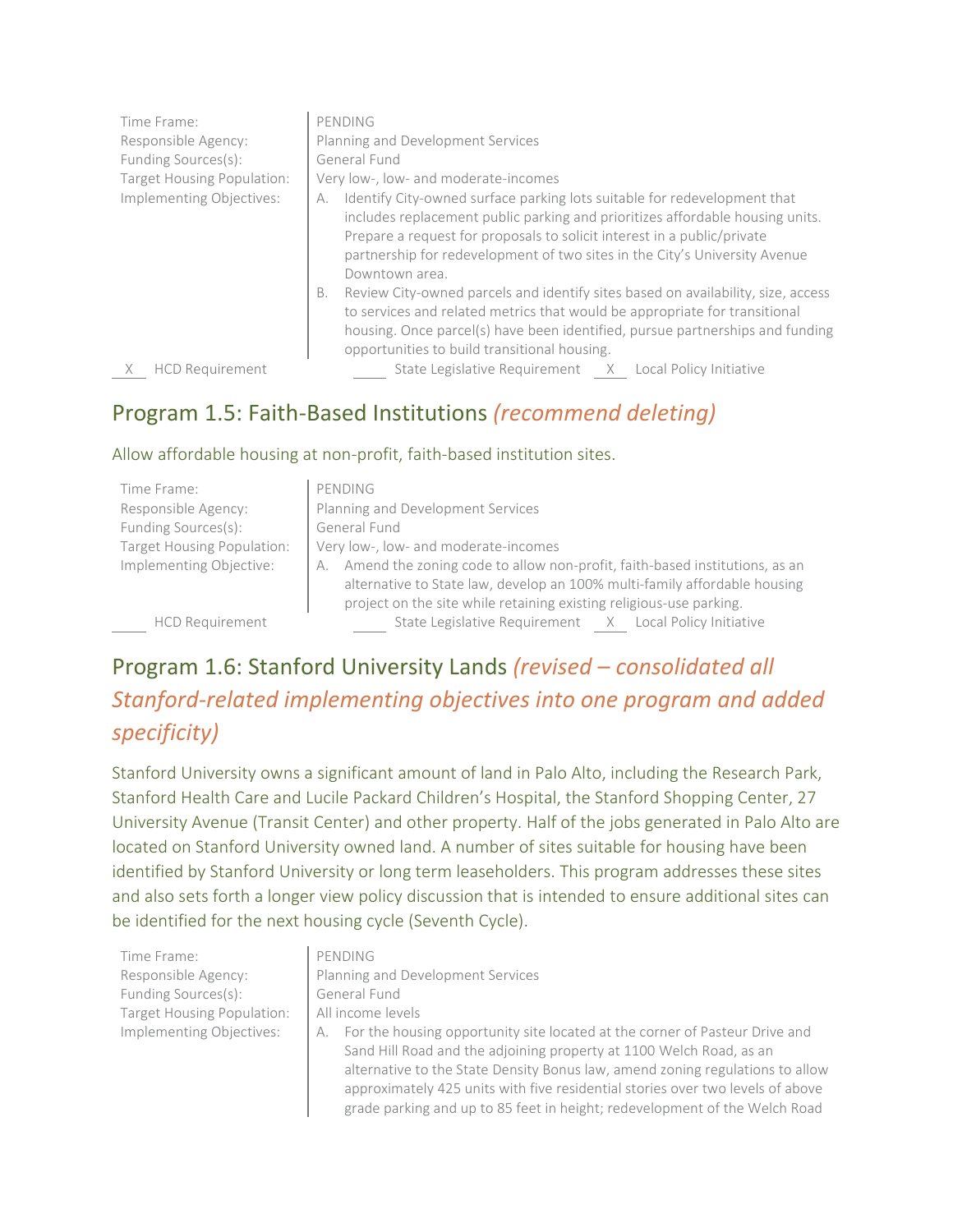property shall include a plan to protect or mitigate tenant displacement. *(revised – added specificity, Housing Element Working Group (HEWG) did not discuss height limit but was generally ok w/six or seven stories)*

- B. For the property located at 3000 El Camino Real (Palo Alto Square), amend the Planned Community ordinance that applies to the site to allow, in addition to the existing improvements on the property, a housing development up to 30 units per acre (approximately 450 units) with a transitional building height ranging from 50 feet nearest El Camino Real and up to 75 feet in height set back from the street. *(revised – added specificity, HEWG did not discuss height)*
- C. For the housing opportunity site located at 3128 El Camino Real (McDonald's), as an alternative to the State Density Bonus law, amend zoning regulations to allow at least 125 housing units with a transitional building height ranging from 50 nearest El Camino Real and up to 75 feet in height set back from the street; allow a minimum of 315 housing units if combined with an adjacent property. *(revised – HEWG recommendation: 144 units at 50 feet)*
- D. For the housing opportunity site located at 3300 El Camino Real, as an alternative to the State Density Bonus law, allow up to 200 housing units, up to a 1.4:1 floor area ratio (FAR) and approximately 65 feet in height with a 20% inclusionary housing requirement consistent with the City's Planned Home Zoning process; commercial office approved or permitted on this property is in addition to the floor area allowed for the future housing project. *(revised – HEWG supported initial staff recommendation of 40 units/acre or realistic yield of 92 units)*
- E. Encourage affordable housing development at 27 University Avenue (Palo Alto Transit Center) by amending the zoning code to establish affordable housing as a permitted land use with building heights up to 85 feet and a minimum of 270 housing units. *(revised – added specificity, HEWG recommendation previously modified by PTC)*
- F. Engage Stanford University in a conversation about future multi-family housing opportunities within the Stanford Research Park. Identify locations suitable for housing and mixed-use development and zoning modifications and housing incentives as appropriate for consideration in the Seventh Cycle Housing Element Update.
- G. Engage Stanford University and long-term leaseholder Simon Properties for possible redevelopment opportunities at the Stanford Shopping Center for consideration in the Seventh Cycle Housing Element Update.

HCD Requirement State Legislative Requirement X Local Policy Initiative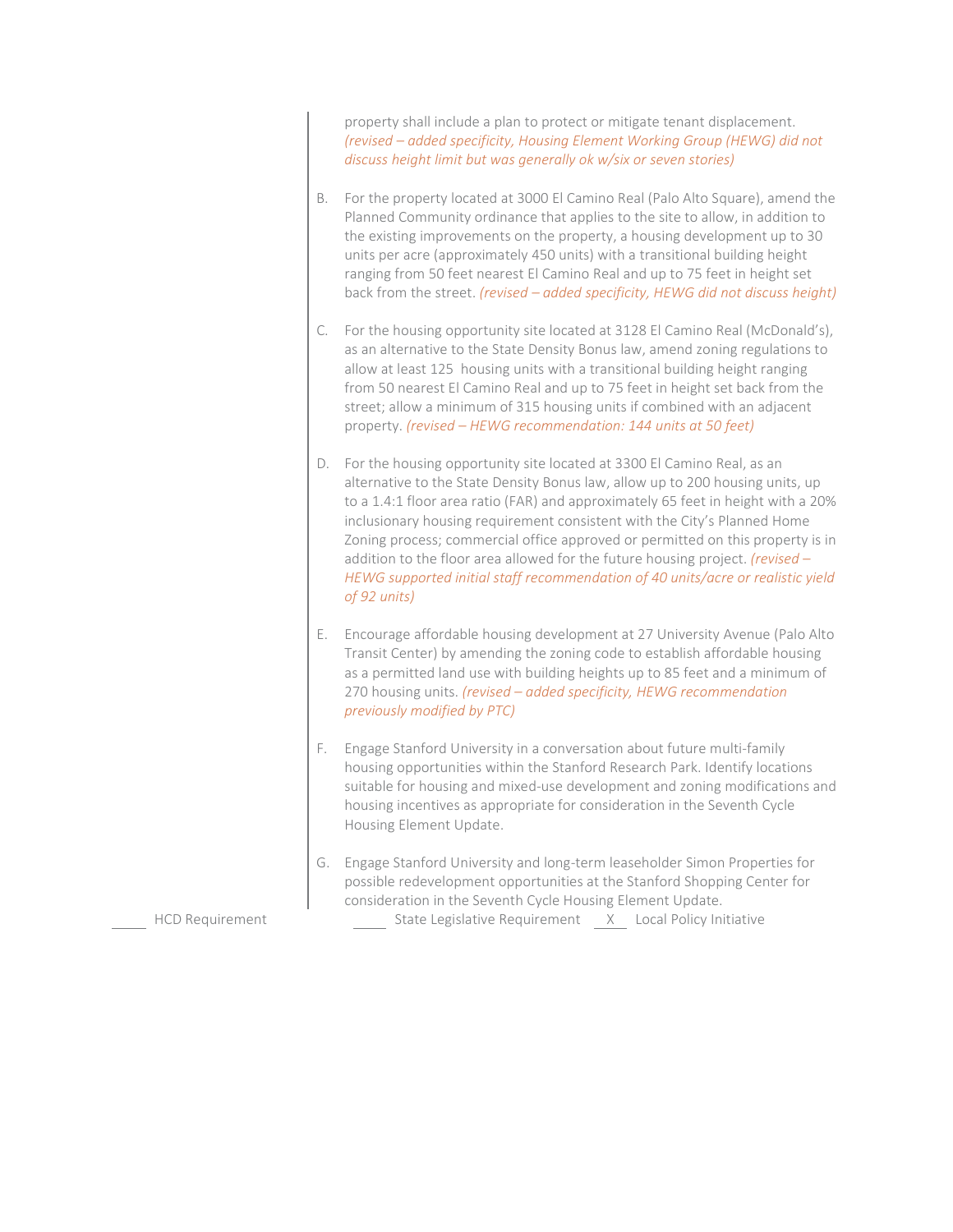Programs that assist in the development of adequate housing to meet the needs of extremely low-, very low-, low- and moderate-income households:

#### Program 2.1: Affordable Housing Program *(revised)*

The City is committed to increasing the supply of affordable housing. The City will continue to prioritize households at the extremely low-income level and seek new funding opportunities and partnerships to improve housing conditions for vulnerable and lower-income communities. The City will work with developers to facilitate affordable housing development by providing gap financing as a local match to state, federal, and other public funding sources.

| Time Frame:<br>Responsible Agency:<br>Funding Sources(s):<br>Target Housing Population:<br>Implementing Objectives: | Ongoing<br>Planning and Development Services<br>General Fund<br>Very low, low and moderate-incomes<br>Use funds available through the City's residential and commercial affordable<br>А.<br>housing fund to provide gap funding for qualifying affordable housing projects.<br>If placed on the ballot and approved by voters, the City has identified<br><b>B.</b><br>investment in affordable housing as one of the priority funding strategies of<br>future business tax proceeds. (new)<br>By December 2027, prepare an updated nexus and feasibility study and adjust |
|---------------------------------------------------------------------------------------------------------------------|----------------------------------------------------------------------------------------------------------------------------------------------------------------------------------------------------------------------------------------------------------------------------------------------------------------------------------------------------------------------------------------------------------------------------------------------------------------------------------------------------------------------------------------------------------------------------|
|                                                                                                                     | the residential and commercial housing development impact fee as<br>appropriate. (new)                                                                                                                                                                                                                                                                                                                                                                                                                                                                                     |
| <b>HCD Requirement</b>                                                                                              | State Legislative Requirement<br>Local Policy Initiative                                                                                                                                                                                                                                                                                                                                                                                                                                                                                                                   |

#### Program 2.2: Below Market Rate (BMR) Program

The City is committed to providing more affordable housing opportunities through programs such as the City's BMR program. The purpose of the program is to create and retain a stock of affordable housing in Palo Alto for people of low- and moderate-income.

| Time Frame:<br>Responsible Agency:<br>Funding Sources(s):<br>Target Housing Population:<br>Implementing Objectives:<br><b>HCD Requirement</b> | PENDING<br>Planning and Development Services<br>General Fund<br>Low- and moderate-income levels<br>Continue to require development of three or more net-new residential units to<br>А.<br>provide at least fifteen (15%) of those units as inclusionary units at below market<br>rates for ownership housing or pay a fee toward the City's affordable housing<br>fund.                                                                                                                                                                                                                     |
|-----------------------------------------------------------------------------------------------------------------------------------------------|---------------------------------------------------------------------------------------------------------------------------------------------------------------------------------------------------------------------------------------------------------------------------------------------------------------------------------------------------------------------------------------------------------------------------------------------------------------------------------------------------------------------------------------------------------------------------------------------|
|                                                                                                                                               | Update the City's feasibility study from 2020 and consider a tiered inclusionary<br>B.<br>housing requirement for ownership and rental housing where market conditions<br>support a higher inclusionary rate; consider requirements for lower income units<br>at a reduced inclusionary requirement.<br>Amend the City's BMR program to ensure continued affordability of income-<br>restricted ownership units for the life of the project (exempting certain<br>affordable projects taking advantage of tax credit financing).<br>State Legislative Requirement X Local Policy Initiative |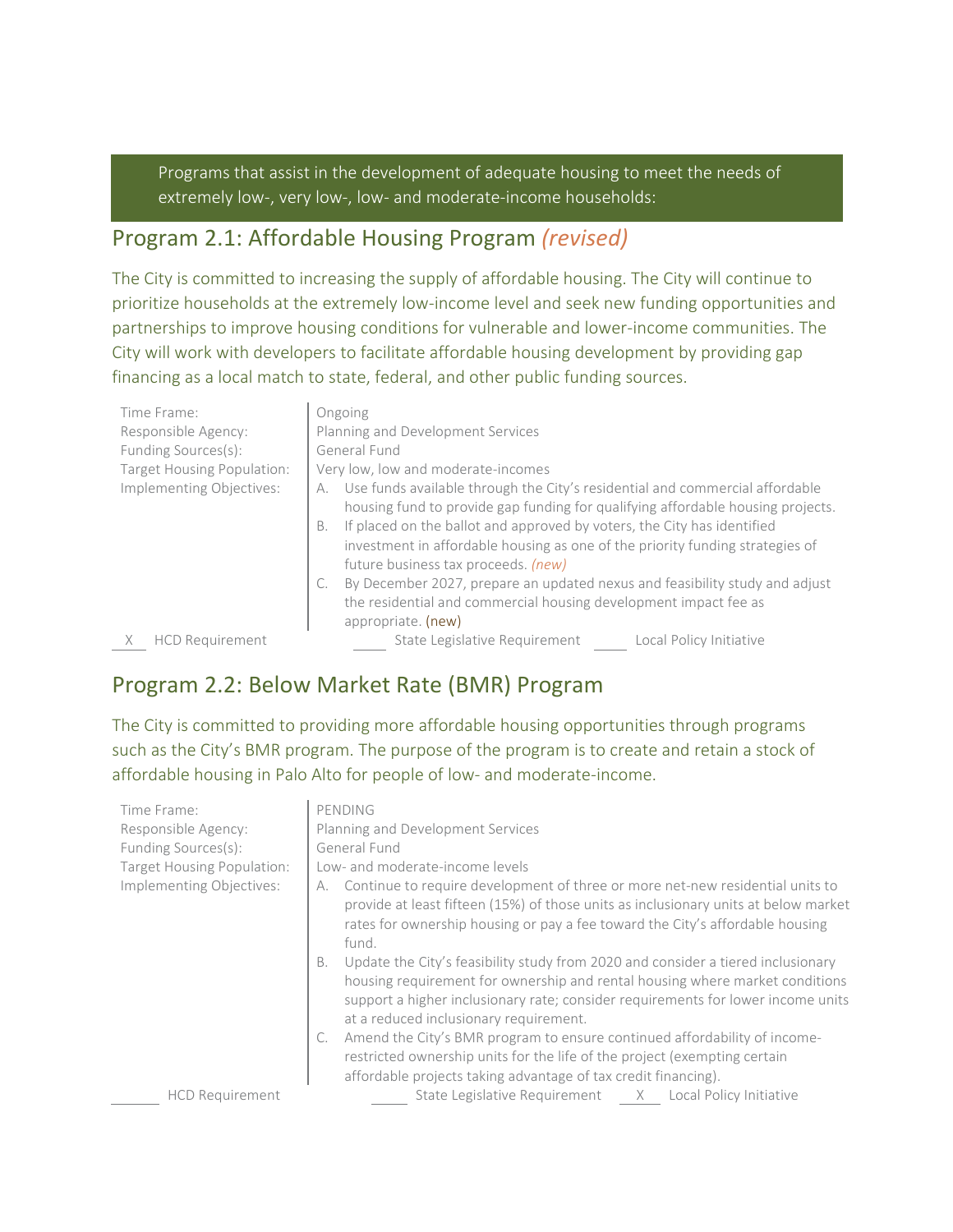Programs that address constraints to the maintenance, improvement, and development of housing at all income levels and abilities:

#### Program 3.1: Fee Waivers and Adjustments *(revised and promoted to Program)*

Application and development impact fees support staff resources and off-set facility costs and support the use, expansion and maintenance of a variety of City services including parkland, libraries, and public safety facilities and other services. High fees can also impede housing production by increasing the per unit cost of development, impacting projected returns and potentially discourage new home building. This program seeks to identify, study and implement cost reduction strategies that promote housing and do not negatively impact City facilities or services.

| Time Frame:                | PENDING                                                                                                                                                                                                                                                            |
|----------------------------|--------------------------------------------------------------------------------------------------------------------------------------------------------------------------------------------------------------------------------------------------------------------|
| Responsible Agency:        | Planning and Development Services                                                                                                                                                                                                                                  |
| Funding Sources(s):        | General Fund                                                                                                                                                                                                                                                       |
| Target Housing Population: | Very low-, low- and moderate-incomes                                                                                                                                                                                                                               |
| Implementing Objectives:   | Amend the City's municipal fee schedule to waive City staff costs associated<br>А.<br>with the processing of an affordable housing planning application, except for<br>directly related consultant supported costs.                                                |
|                            | Exempt accessory dwelling units not already exempted by State law, from<br>В.<br>development impact fees when deed restricted at eighty percent (80%) of the<br>area median income level for at least ten (10) years.                                              |
|                            | Prepare an economic feasibility study to analyze the impact development<br>impact fees may have on housing production; adjust fees as appropriate to<br>enable a reasonable return on investment and ensure sufficient fee collection<br>to support City services. |
|                            | ori tisto o transportante do la finale de la finale de la finale de la finale de la finale de la finale de la                                                                                                                                                      |

X HCD Requirement State Legislative Requirement Local Policy Initiative

prepare an analysis in the accompanying staff report detailing how the

# Program 3.2: Monitoring New Policy Initiatives for Constraints to Housing *(revised title)*

The Palo Alto Zoning Code is continuously updated to advance local policy initiatives and respond to State and Federal laws. The City will continue to monitor its policies, standards, and regulations to ensure the City's regulatory framework facilitates residential and balanced mixeduse development in the community.

| Time Frame:                | PENDING                                                                          |
|----------------------------|----------------------------------------------------------------------------------|
| Responsible Agency:        | Planning and Development Services                                                |
| Funding Sources(s):        | General Fund                                                                     |
| Target Housing Population: | All Income Levels                                                                |
| Implementing Objectives:   | When new land use regulations, impact fees or procedural changes are being<br>А. |
|                            | considered by the Planning and Transportation and City Council, the City shall   |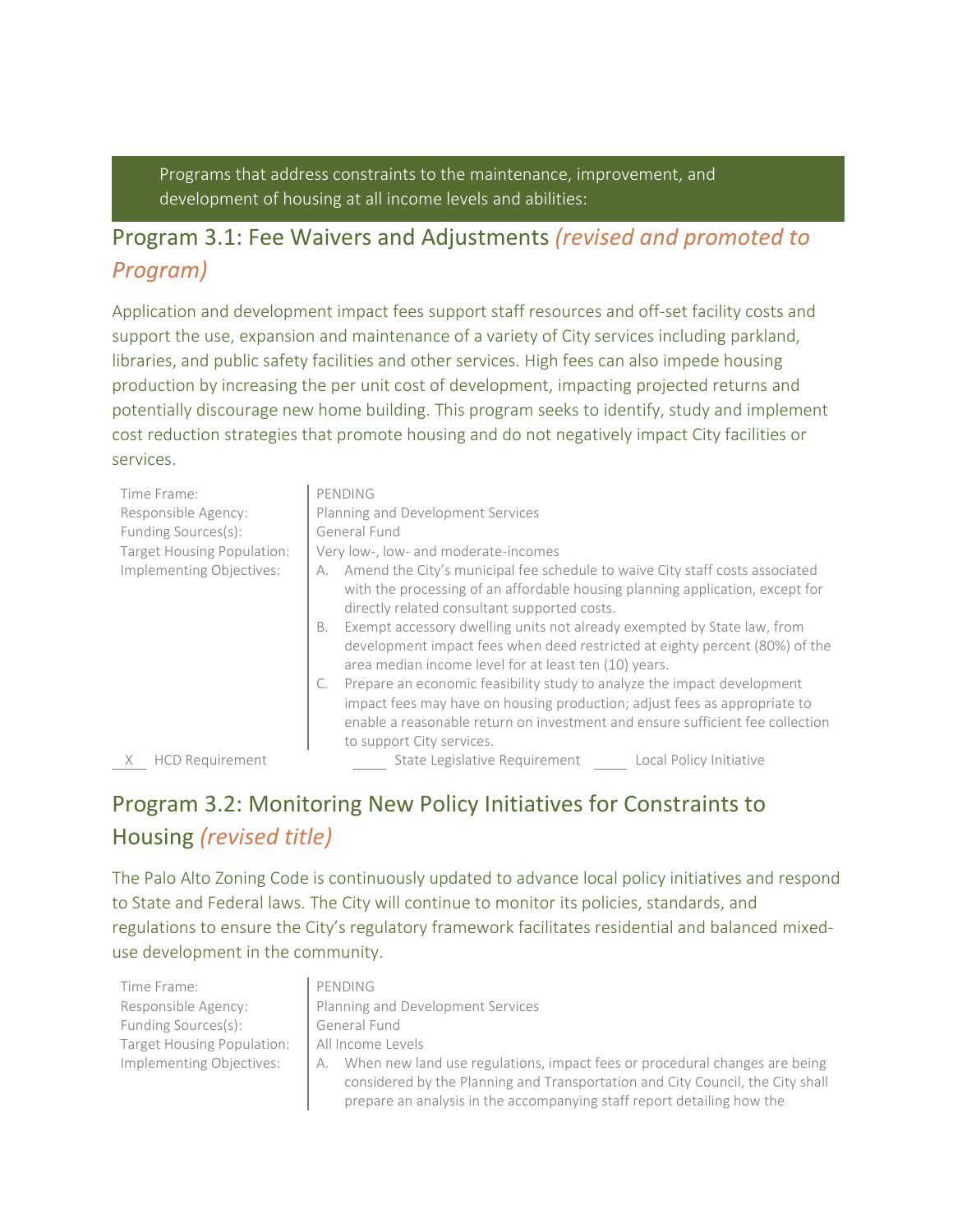regulation may impact housing production, if at all, and recommended solutions to address those impacts. (new)

#### B. Continue to monitor application of the Municipal Code standards for constraints to housing projects and recommend changes as appropriate to enhance the feasibility of affordable housing. (moved from another Program) X HCD Requirement State Legislative Requirement Local Policy Initiative

# Program 3.3: Affordable Housing Development Incentives *(revised title/program)*

The Planning and Development Services department, in its review of development applications, market conditions and through conversations with non-profit housing providers may recommend to the City Council waiving or modifying certain development standards or propose changes to the PAMC to encourage the development of low- and moderate-income housing. The City assists affordable housing production with flexible development standards, streamlined application review processes, direct financial assistance and implementation of the State Density Bonus law waivers and concessions.

Time Frame: PENDING Responsible Agency: Planning and Development Services Funding Sources(s): General Fund Target Housing Population: | Very low-, low-, moderate-incomes Implementing Objectives: A. Amend the Zoning Ordinance to address AB 101 (Low Barrier Navigation Centers "by right"), AB 139 (emergency shelter requirements), AB 2162 (Supportive and Transitional Housing "by right") and Health and Safety Code 17021.8 (Farmworker Housing) requirements, as well as the Employee Housing Act (H&S Section 17021.5) and residential care facilities for seven or more persons. B. As an alternative to the State Density Bonus, continue to allow the affordable housing overlay (incentive) for 100% affordable housing projects up to 120% of the area median income level to receive a floor area ratio of 2.4:1.0, up to 50 feet in height and parking at .75 spaces per unit in the City's CD, CS, CN and CC commercial/mixed use zoning districts. *(new)* C. Amend the municipal code to eliminate the legislative review process for affordable housing overlay projects (described in B above), thereby removing the Planning and Transportation Commission and City Council review from the project review process, in favor of typical review before the Architectural Review Board (ARB). For qualifying affordable housing overlay projects that also meet objective zoning standards, these applications shall be processed administratively with one courtesy review before the ARB. *(note: the City Council adopted this ordinance on first reading June 1, 2022)* D. Amend the affordable housing overlay (incentive program) regulations to allow housing projects to achieve a floor area ratio of 2.4:1.0 without requiring commercial floor area (0.4 FAR currently); allow compliance with State Density Bonus parking standards if more permissible than local requirements; and housing projects income restricted to 60% of the area medium income level or below, allow up to sixty (60) feet in height. (new) E. The City will conduct a study of multi-family development standards to expand opportunities for additional housing. Strategies may include, but not limited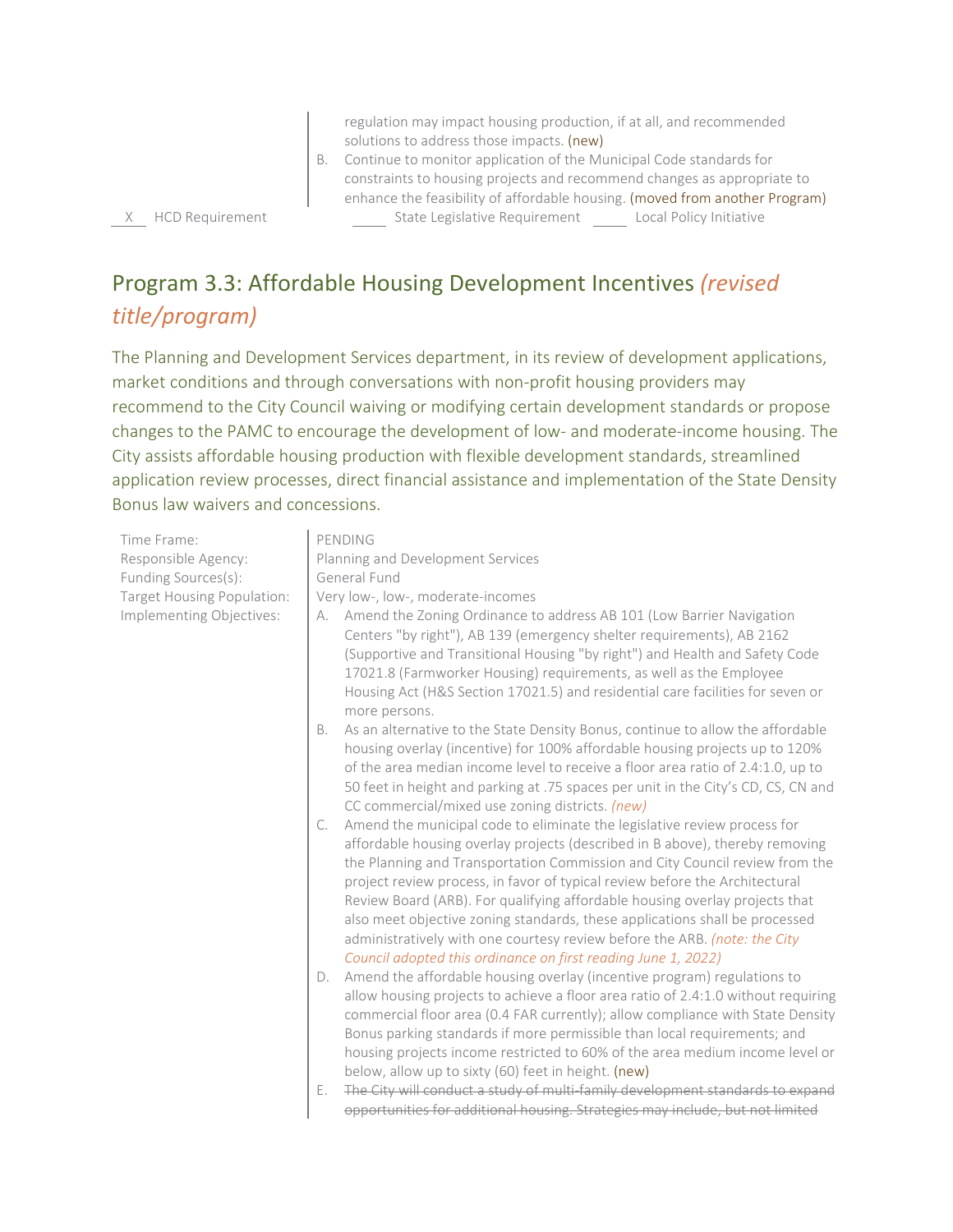to: density increases, height, parking requirements, floor to area ratios. *(delete: new implementation objective added to Program 3.5)*

*F.* Provide incentives and remove constraints for multifamily housing in the Downtown (CD-C), Cal Ave., (CC(2)/PTOD) and El Camino Real (CN and CS) districts. *(delete: new implementation objective added to Program 3.5)*  G.

X HCD Requirement State Legislative Requirement Local Policy Initiative

#### Program 3.4: Mixed-Use Development *(revised)*

Mixed-use projects can make housing development more profitable and therefore more likely to be constructed and is appropriate in certain areas. Mixed-use development downtown or near reliable, high quality transit and rail service can enhance the local economy and support small businesses by increasing its customer base and extending service hours beyond the daytime worker population. Mixed-use projects can also serve individuals and families who are less mobile or who have adopted a car-light lifestyle. Mixed-use projects, however, often generate a greater demand for housing than is provided by the project potentially impacting a jurisdiction's or region's jobs/housing balance. Palo Alto will continue to focus on proactive solutions that better align housing needs generated by new job growth and strive to reduce its existing jobs/housing imbalance with development standards that incentivize greater housing production and temper the strong market demand for commercial development, which often outcompetes the community's home building interests.

Time Frame: PENDING Responsible Agency: **Planning and Development Services** Funding Sources(s): General Fund Target Housing Population: | All Income Levels Implementing Objectives: A. Continue to implement land use policies, such as commercial office growth restrictions to promote an improved jobs to housing balance. B. At strategic locations, amend the City's municipal code to reduce commercial floor area allowances or other commercial incentives to shift the economic benefit of redevelopment toward home building. *(revised and moved from another Program)* C. For housing opportunity sites subject to the City's retail preservation ordinance, allow retail/retail-like uses to be reduced to 1,500 square feet of gross floor area and exempt from commercial parking requirements. For the purposes of this implementing objective, retail preservation is distinguished from local requirements related to the ground floor (GF) and retail shopping (R) combining districts. *(revised)* D. Amend the City's municipal code to allow housing up to at least 30 units per acre, increase the floor area ratio to :1.0, and increase building height to \_\_\_ feet. Consider other code amendments that encourage neighborhood services commercial uses and other residential amenities as appropriate.

> E. Review the City's Workforce Housing Overlay regulations and consider amendments to better align the target housing population (120%+ to 140% AMI) with a housing typology that provides clear rental subsidy compared to market rate rents for a comparable unit. *(new)*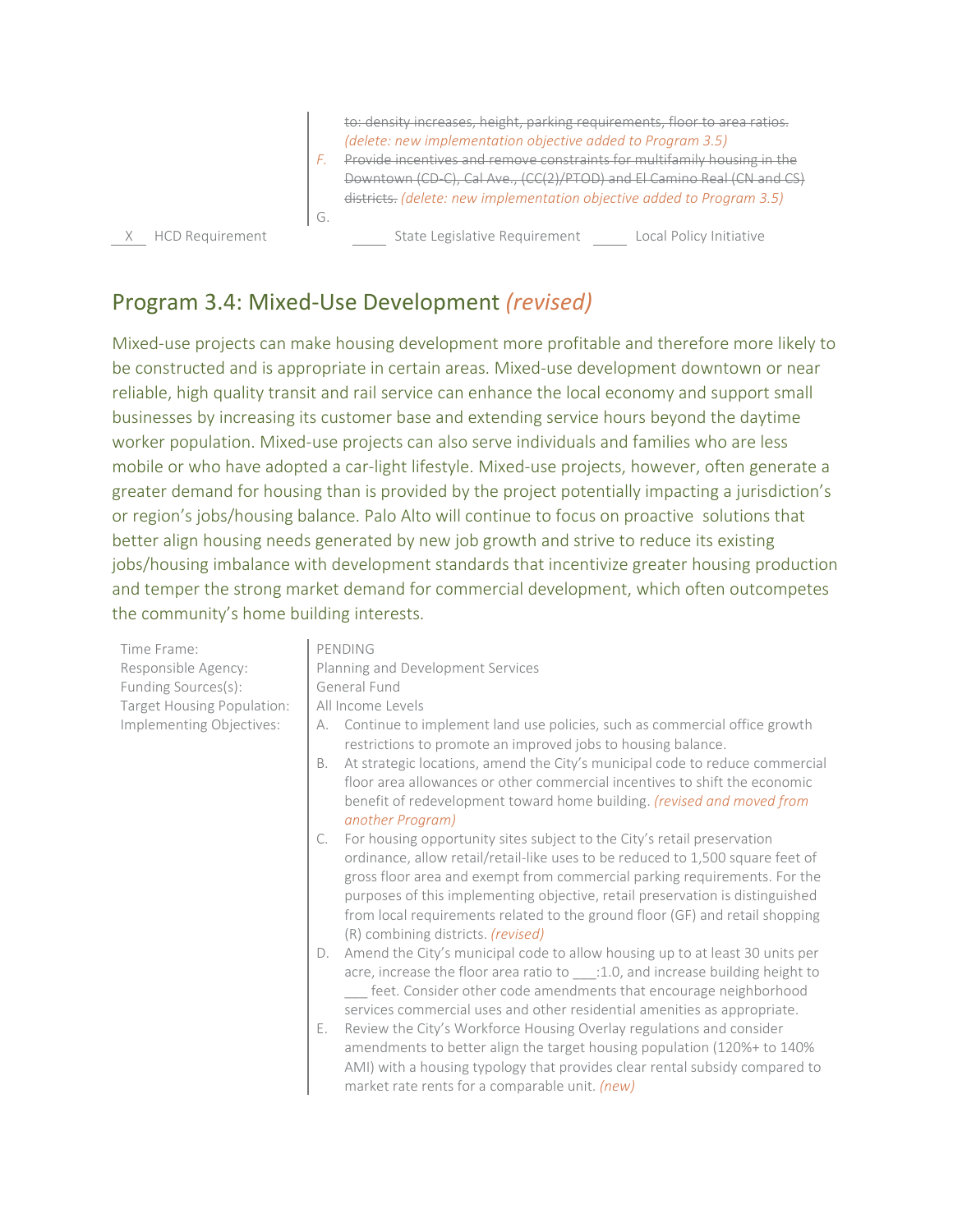F. On an ongoing basis, with annual review, continue to encourage mixed-use development at key nodes along commercial boulevards, especially those along El Camino Real and by the Caltrain stations. The City regularly meets with developers to discuss how to develop their properties, and encouraging housing is the best first way to influence projects. *(delete – sufficiently addressed through other programs)* 

X HCD Requirement The State Legislative Requirement Local Policy Initiative

Program 3.5: Housing Incentive Program (HIP) *(revised – added specificity)*

The HIP was enacted in 2019 as an alternative to the State Density Bonus law and provides development incentives including no housing density restrictions, increased floor area ratios and increased lot coverage. This program seeks to expand the suite of development incentives and extend the program to residential districts.

| Time Frame:                | PENDING                                                                                                                                                                                                                                                                                                                                                                                                                                                                                                                                                                                                                                                                                                                                                                                                                                                                                                                            |  |
|----------------------------|------------------------------------------------------------------------------------------------------------------------------------------------------------------------------------------------------------------------------------------------------------------------------------------------------------------------------------------------------------------------------------------------------------------------------------------------------------------------------------------------------------------------------------------------------------------------------------------------------------------------------------------------------------------------------------------------------------------------------------------------------------------------------------------------------------------------------------------------------------------------------------------------------------------------------------|--|
| Responsible Agency:        | Planning and Development Services                                                                                                                                                                                                                                                                                                                                                                                                                                                                                                                                                                                                                                                                                                                                                                                                                                                                                                  |  |
| Funding Sources(s):        | General Fund                                                                                                                                                                                                                                                                                                                                                                                                                                                                                                                                                                                                                                                                                                                                                                                                                                                                                                                       |  |
| Target Housing Population: | Market Rate Housing                                                                                                                                                                                                                                                                                                                                                                                                                                                                                                                                                                                                                                                                                                                                                                                                                                                                                                                |  |
| Implementing Objectives:   | Continue to allow HIP projects to benefit from relaxed development<br>А.<br>standards including, increased floor area ratios and waiver from lot coverage<br>requirements.<br>HIP qualifying projects that also comply with City approved objective<br>В.<br>standards shall be administratively reviewed with one courtesy meeting<br>before the Architectural Review Board but subject to appeal to the City<br>Council. (new)                                                                                                                                                                                                                                                                                                                                                                                                                                                                                                   |  |
|                            | PENDING ADDITIONAL ANALYSIS: In the CD-C district, increase building height<br>C.<br>to feet; allow a floor area ratio of :1.0; exempt projects from<br>transitional height limits, align parking requirements to be consistent with<br>provisions of the State Density Bonus law; and waive for housing opportunity<br>sites, except in the GF-combining district, the retail preservation requirement<br>for housing projects that do not include commercial uses. (revised)                                                                                                                                                                                                                                                                                                                                                                                                                                                     |  |
|                            | PENDING ADDITIONAL ANALYSIS: In the CC(2) district, increase building height<br>D.<br>to ____ feet; allow a floor area ratio of ____:1.0; allow ____ foot encroachment<br>into the transitional height limits, and align parking requirements to be<br>consistent with provisions of the State Density Bonus law. Redevelopment of<br>a property subject to the retail preservation ordinance or R combining district<br>shall not be required to provide additional parking for any ground floor<br>retail/retail-like use pre-existing on the site. For housing opportunity sites,<br>except in the R-combining district, the retail preservation requirement for<br>housing projects that do not include commercial uses shall be waived.<br>Elsewhere in the CC(2) district, the retail preservation requirement may be<br>reduced to _____ square feet with no parking required for the first 1,500<br>square feet. (revised) |  |
|                            | Ε.<br>PENDING ADDITIONAL ANALYSIS: In the CS district, increase building height to<br>feet; allow a floor area ratio of :1.0; allow foot encroachment<br>into the transitional height limits, align parking requirements to be consistent<br>with provisions of the State Density Bonus law; and, for property located in                                                                                                                                                                                                                                                                                                                                                                                                                                                                                                                                                                                                          |  |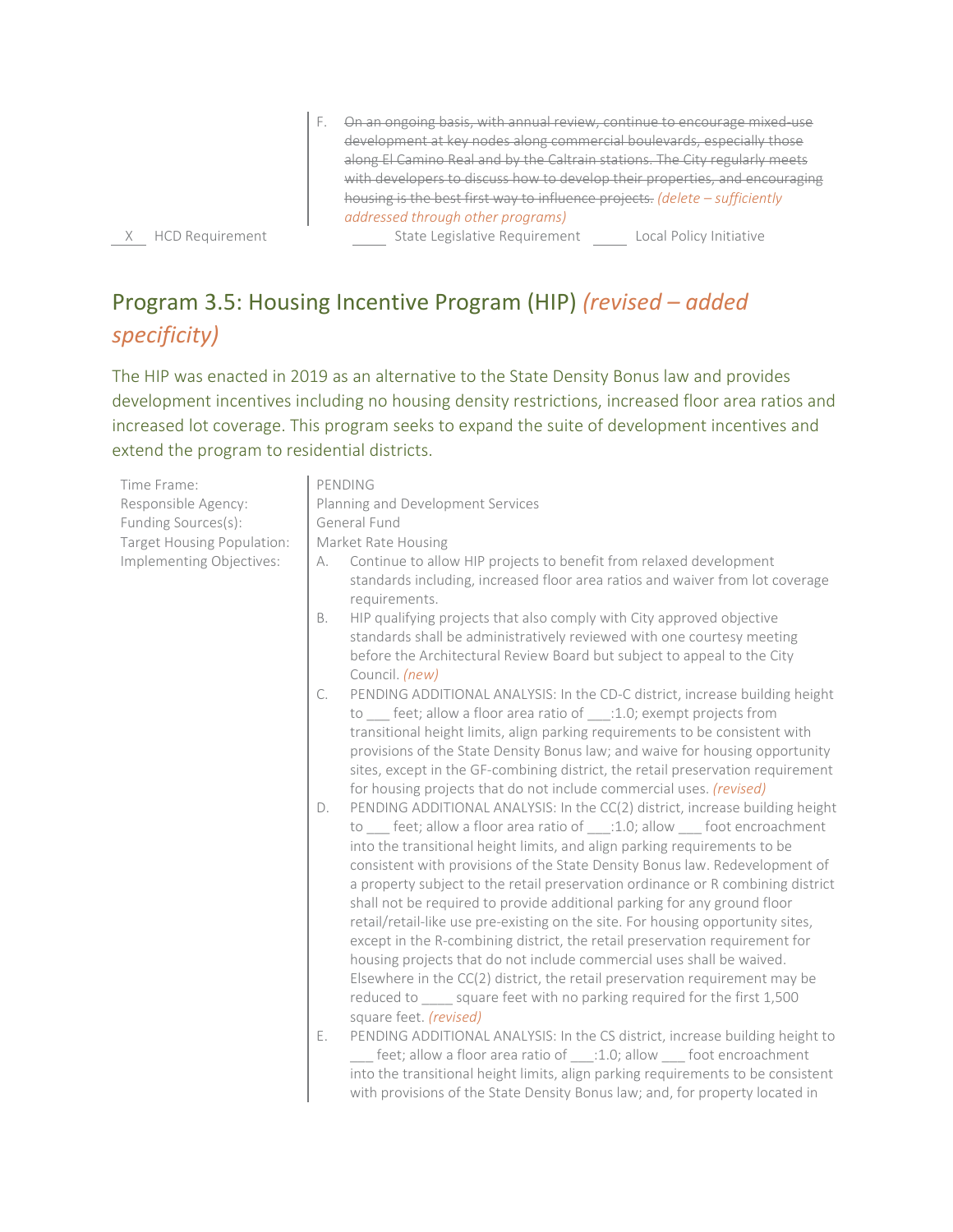|                   | F.<br>G.     | pedestrian nodes as depicted in the South El Camino Real Design Guidelines<br>and subject to the retail preservation ordinance, only _____ square feet of<br>retail/retail-like uses shall be required to be replaced and shall receive a<br>parking credit up to 1,500 square feet of gross floor area. Elsewhere in the CS<br>district, for housing opportunity sites, projects without commercial floor area<br>shall be exempt from the retail preservation ordinance. (revised)<br>PENDING ADDITIONAL ANALYSIS: In the CN district, increase building height<br>to ___ feet; allow a floor area ratio of ___:1.0; allow ___ foot encroachment<br>into the transitional height limits, align parking requirements to be consistent<br>with provisions of the State Density Bonus law; and, for property located in<br>pedestrian nodes as depicted in the South El Camino Real Design Guidelines<br>and subject to the retail preservation ordinance, only _____ square feet of<br>retail/retail-like uses shall be required to be replaced and shall receive a<br>parking credit up to 1,500 square feet of gross floor area. Elsewhere in the CS<br>district, for housing opportunity sites, projects without commercial floor area<br>shall be exempt from the retail preservation ordinance. (revised)<br>PENDING ADDITIONAL ANALYSIS: In the RM-20 district, eliminate unit density<br>restrictions; increase the floor area ratio to ____: 1.0; increase maximum |
|-------------------|--------------|----------------------------------------------------------------------------------------------------------------------------------------------------------------------------------------------------------------------------------------------------------------------------------------------------------------------------------------------------------------------------------------------------------------------------------------------------------------------------------------------------------------------------------------------------------------------------------------------------------------------------------------------------------------------------------------------------------------------------------------------------------------------------------------------------------------------------------------------------------------------------------------------------------------------------------------------------------------------------------------------------------------------------------------------------------------------------------------------------------------------------------------------------------------------------------------------------------------------------------------------------------------------------------------------------------------------------------------------------------------------------------------------------------------------------------------------------------------------------|
|                   | Η.           | building height by _____ feet to ____; and align parking standards to be<br>consistent with the State Density Bonus. (new)<br>PENDING ADDITIONAL ANALYSIS: For housing opportunity sites in the RM-30<br>district, eliminate unit density restrictions; increase the floor area ratio to                                                                                                                                                                                                                                                                                                                                                                                                                                                                                                                                                                                                                                                                                                                                                                                                                                                                                                                                                                                                                                                                                                                                                                                   |
|                   | $\mathsf{L}$ | parking standards to be consistent with the State Density Bonus. (new)<br>PENDING ADDITIONAL ANALYSIS: For housing opportunity sites in the RM-40<br>district, eliminate unit density restrictions; increase the floor area ratio to<br>1.0; increase maximum building height by ___ feet to ___; and align                                                                                                                                                                                                                                                                                                                                                                                                                                                                                                                                                                                                                                                                                                                                                                                                                                                                                                                                                                                                                                                                                                                                                                |
|                   | J.           | parking standards to be consistent with the State Density Bonus. (new)<br>As a continued alternative to the State Density Bonus, expand and increase<br>the development potential provided in the Housing Incentive Program with                                                                                                                                                                                                                                                                                                                                                                                                                                                                                                                                                                                                                                                                                                                                                                                                                                                                                                                                                                                                                                                                                                                                                                                                                                           |
|                   |              | tailored changes at strategic locations to allow up to a ______ FAR increase in<br>floor area; a 10% increase in height; including transitional height limits;<br>parking consistent with the State Density Bonus; and other potential                                                                                                                                                                                                                                                                                                                                                                                                                                                                                                                                                                                                                                                                                                                                                                                                                                                                                                                                                                                                                                                                                                                                                                                                                                     |
|                   |              | development waivers. (delete - more specific implementing objectives were<br>added)<br>Convert the California Avenue Pedestrian and Transit Oriented Development                                                                                                                                                                                                                                                                                                                                                                                                                                                                                                                                                                                                                                                                                                                                                                                                                                                                                                                                                                                                                                                                                                                                                                                                                                                                                                           |
|                   | К.           | district into an extension of the Housing Incentive Program. (delete - this is<br>accomplished with recommended implementing objectives above)                                                                                                                                                                                                                                                                                                                                                                                                                                                                                                                                                                                                                                                                                                                                                                                                                                                                                                                                                                                                                                                                                                                                                                                                                                                                                                                             |
| X HCD Requirement |              | State Legislative Requirement X Local Policy Initiative                                                                                                                                                                                                                                                                                                                                                                                                                                                                                                                                                                                                                                                                                                                                                                                                                                                                                                                                                                                                                                                                                                                                                                                                                                                                                                                                                                                                                    |

#### Program 3.6: Expedited Project Review

The City continues to explore opportunities to improve the efficiency of the development review process. As a response to a housing shortage in the State of California, Senate Bill 330 (SB 330) was passed to restrict local rules that limit housing production. SB 330 helps strengthen the Permit Streamlining Act, by creating a more efficient two-step application process. The City has already made improvements towards expediting the development process for housing in the City by developing objective standards. Additionally, in conformance with Government Code Section 65940.1 (SB 1483), the City has all schedule of fees, application forms, Zoning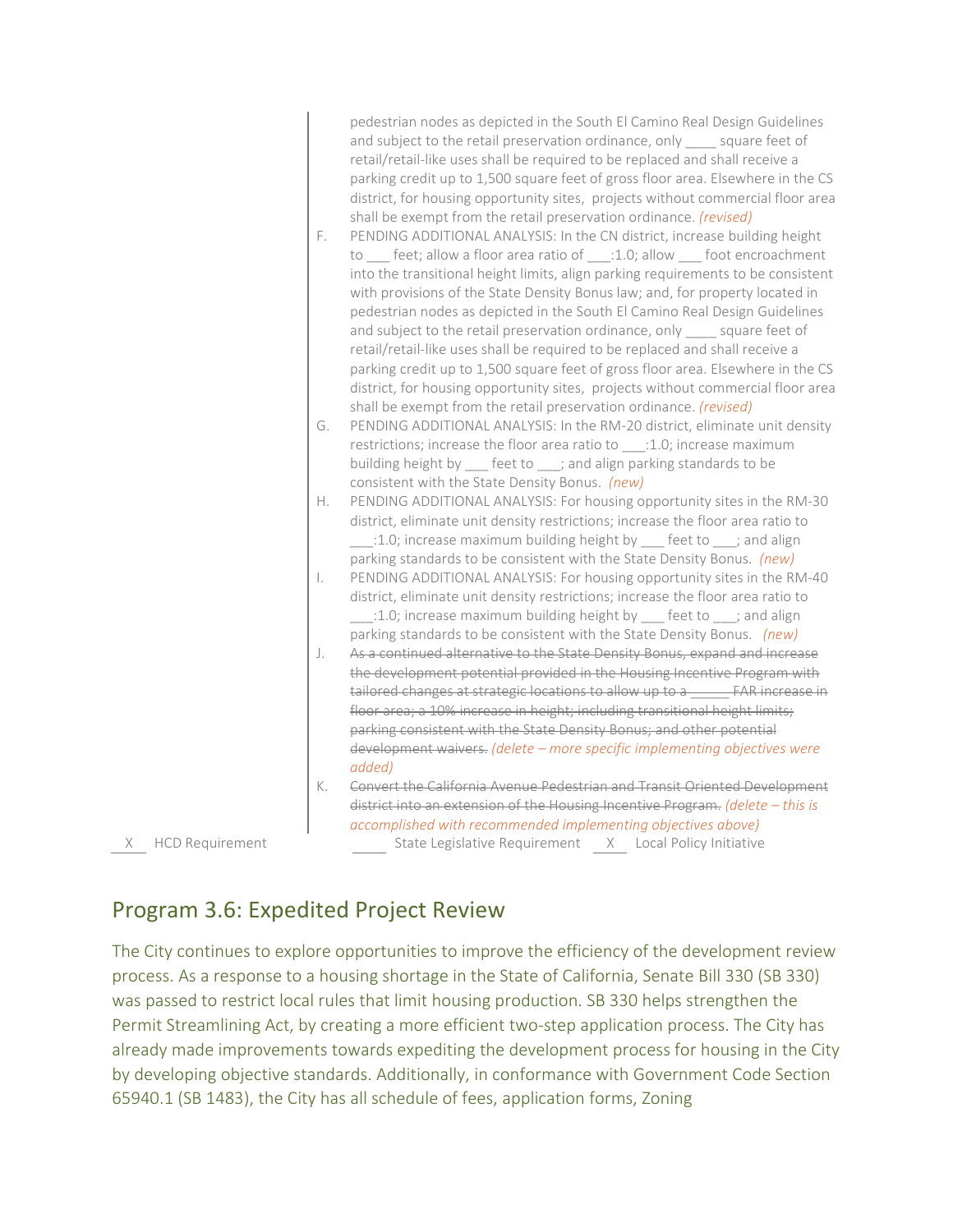Ordinance/Municipal Code, and other relevant information publicly accessible on the City's website. The City will continue to find ways to make the development process more efficient to uphold SB 330, by further streamlining the permit process and directly coordinating with developers to ensure a timely application and development process.

| Time Frame:                | PENDING                                                                                                                                                                                                                                                                                                                                                                                        |  |  |
|----------------------------|------------------------------------------------------------------------------------------------------------------------------------------------------------------------------------------------------------------------------------------------------------------------------------------------------------------------------------------------------------------------------------------------|--|--|
| Responsible Agency:        | Planning and Development Services                                                                                                                                                                                                                                                                                                                                                              |  |  |
| Funding Sources(s):        | General Fund                                                                                                                                                                                                                                                                                                                                                                                   |  |  |
| Target Housing Population: | All Income Levels                                                                                                                                                                                                                                                                                                                                                                              |  |  |
| Implementing Objectives:   | Identify opportunities to reduce administrative burdens during permitting,<br>А.<br>such as automating processes, creating reference guides, and streamlining<br>review processes.                                                                                                                                                                                                             |  |  |
|                            | Formalize a procedure to offer no-cost pre-application consultation services<br><b>B.</b><br>for new housing developments.                                                                                                                                                                                                                                                                     |  |  |
|                            | For housing projects subject to the City's Architectural Review Board, limit<br>C.<br>the number of hearings before the ARB to a maximum of two meetings.                                                                                                                                                                                                                                      |  |  |
|                            | Consider revising the threshold for Architectural Review Board (ARB),<br>$D_{\cdot}$<br>Planning and Transportation Commission (PTC), and Council review for<br>residential and commercially zoned projects to allow more projects to be<br>administratively reviewed. This would reduce time delay and uncertainty for<br>housing development projects. (delete - addressed with proposed HIP |  |  |
|                            | expansion)<br>Conduct an annual review and amend land use regulations, development<br>Е.<br>standards, permitting procedures, and fees, as needed, and where feasible,                                                                                                                                                                                                                         |  |  |
|                            | to remove impediments to, and reduce the cost of, affordable residential<br>development. (delete - addressed through other programs, including<br>programs requiring ongoing review of local policy regulation)                                                                                                                                                                                |  |  |
|                            | Develop objective standards for residential development in multi-family<br>F.<br>zones. (delete - City Council approved on first reading June 1, 2022)                                                                                                                                                                                                                                         |  |  |
|                            | Amend the zoning code to make the Affordable Housing Overlay a by right<br>G.<br>administrative process within commercial districts. (delete - this was<br>approved by Council on June 1, 2022 and is addressed in another program)                                                                                                                                                            |  |  |
| <b>HCD Requirement</b>     | State Legislative Requirement Local Policy Initiative<br>X.                                                                                                                                                                                                                                                                                                                                    |  |  |

Programs that conserve and improve the condition of the existing affordablehousing stock:

#### Program 4.1: Replacement Housing

Development on nonvacant sites with existing residential units is subject to a replacement requirement pursuant to Government Code Section 65583. The City will amend its code to require the replacement of units affordable to the same or lower income level as a condition of approval for any development on a nonvacant RHNA site consistent with those requirements set forth in California Density Bonus Law.

Time Frame: PENDING Funding Sources(s): General Fund

Responsible Agency: Planning and Development Services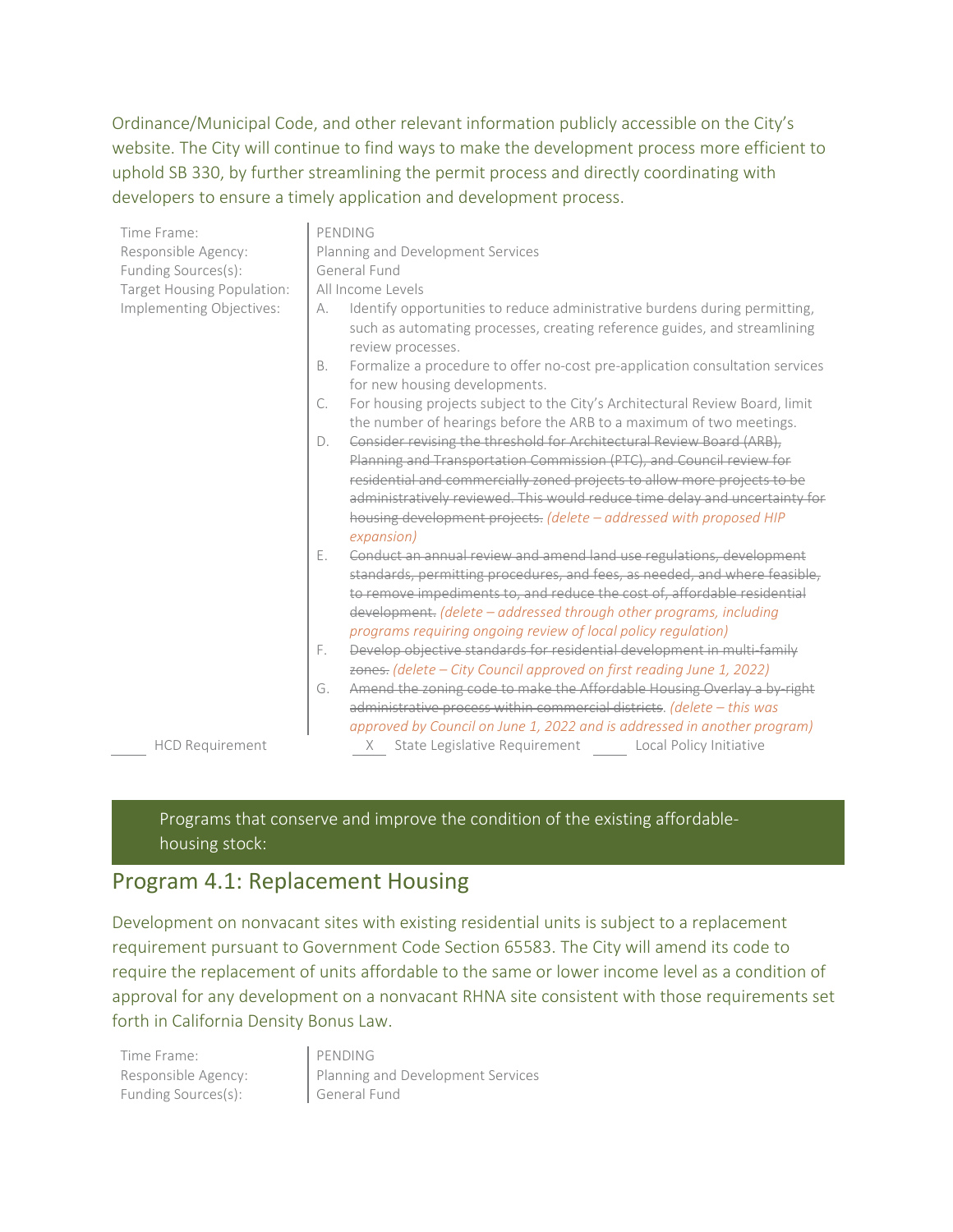| Target Housing Population:<br>Implementing Objectives: | All Income Levels<br>Amend the City's municipal code to require housing opportunity sites<br>А.<br>identified as meeting the lower income regional housing needs assessment<br>(RHNA) allocation, and other applicable sites with existing affordable units, to<br>require a one for one replacement of deed restricted units or units occupied<br>by lower income tenants, when redeveloped.<br>Expand the SB330 requirements to require any commercial development to<br>В.<br>replace any demolished residential units as a part of any redevelopment. |
|--------------------------------------------------------|-----------------------------------------------------------------------------------------------------------------------------------------------------------------------------------------------------------------------------------------------------------------------------------------------------------------------------------------------------------------------------------------------------------------------------------------------------------------------------------------------------------------------------------------------------------|
| <b>HCD Requirement</b>                                 | State Legislative Requirement X Local Policy Initiative                                                                                                                                                                                                                                                                                                                                                                                                                                                                                                   |

#### Program 4.2: Neighborhood Preservation / Code Enforcement

The City is committed to preserving its existing housing stock and neighborhoods. If a complaint about substandard housing is received by the City's Code Enforcement Program, staff will provide information to the resident or homeowner about the City's Rehabilitation Program.

| Time Frame:<br>Responsible Agency:<br>Funding Sources(s):<br><b>Target Housing Population:</b><br>Quantified Objective: | Ongoing<br>Planning and Development Services<br>General Fund<br>All income levels<br>Annually communicate with renters through direct mailing to multi-family<br>А.<br>apartment buildings and through the City's website, resources available to<br>renters, including expectations for housing quality and steps to take for |
|-------------------------------------------------------------------------------------------------------------------------|--------------------------------------------------------------------------------------------------------------------------------------------------------------------------------------------------------------------------------------------------------------------------------------------------------------------------------|
| <b>HCD Requirement</b>                                                                                                  | suspected substandard housing conditions. (revised, more specific)<br>State Legislative Requirement Local Policy Initiative                                                                                                                                                                                                    |

#### Program 4.3: Rehabilitation Program

The City is committed to maintaining quality housing conditions throughout the City. The City will continue to implement the Residential Rehabilitation Program through the City's Community Development Block Grant (CBDG) program, which offers financial assistance through grants and identifies new funding opportunities for loans to qualified low- and moderate-income households to repair and maintain their homes.

| Time Frame:                |
|----------------------------|
| Responsible Agency:        |
| Funding Sources(s):        |
| Target Housing Population: |
| Quantified Objective:      |

#### **Ongoing**

Planning and Development Services Community Development Block Grant (CBDG) Low- and moderate-income levels A. Annually dedicate CBDG funds as available to support the City's Rehabilitation Program with the goal of assisting 40 households over the planning period. B. Seek additional funding sources to supplement CBDG funding.

X HCD Requirement State Legislative Requirement Local Policy Initiative

# Program 4.4: Seismic Retrofit *(new)*

Palo Alto was among the first jurisdictions to enact progressive seismic upgrade legislation and successfully established a program that required structure assessment reports and incentives to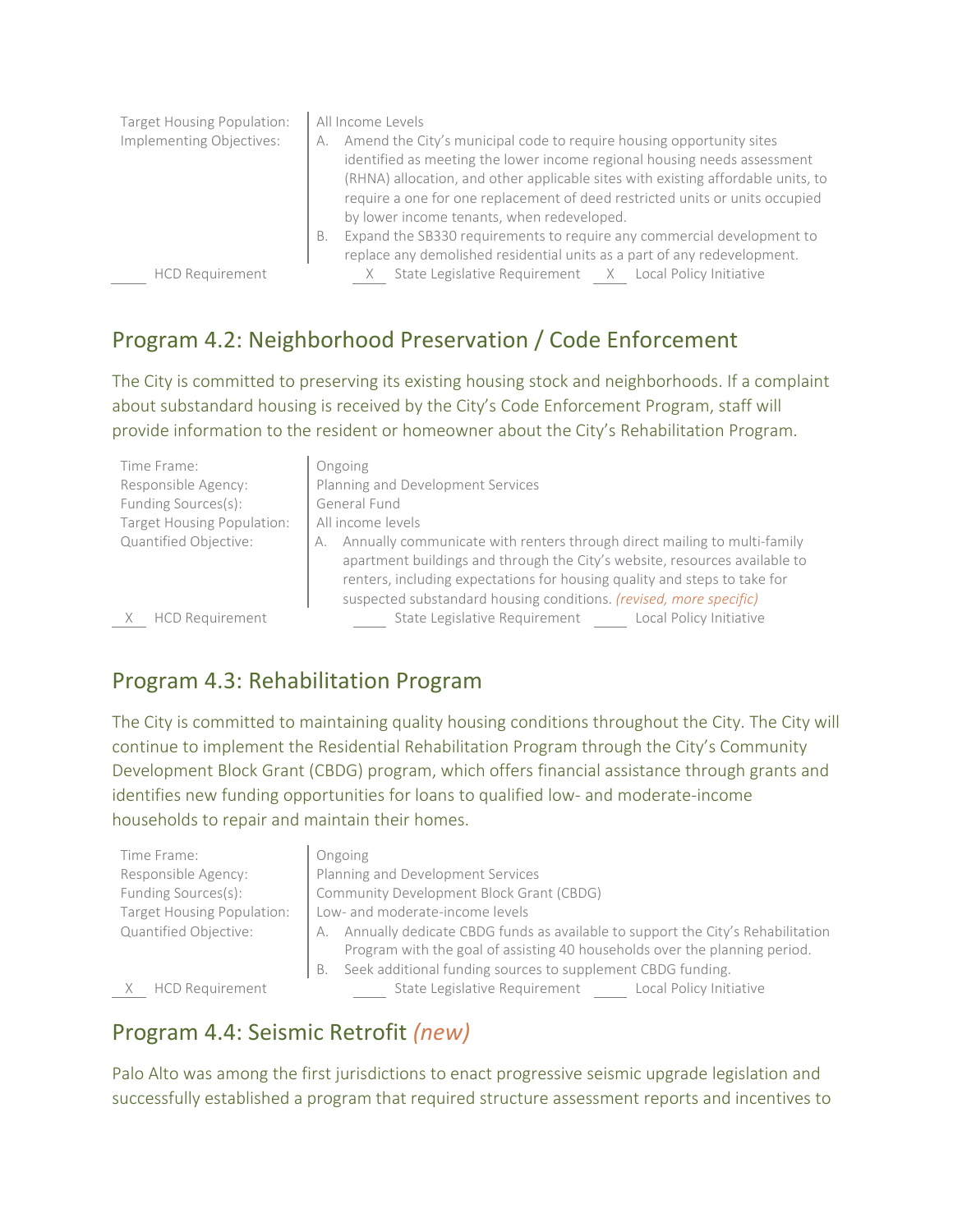encourage seismic retrofits. Much more is known today about the affect earthquakes have on different building typologies and engineering solutions to make buildings safer. An analysis of the City's housing stock finds there are multi-family housing units located in soft-story buildings that are vulnerable to a seismic event. In addition to addressing the safety concerns associated with seismically vulnerable buildings, structurally enhancing these buildings will reduce the potential for displacement and serve to make the City's housing stock more resilient.

| Time Frame:                | PENDING                                                                      |  |  |
|----------------------------|------------------------------------------------------------------------------|--|--|
| Responsible Agency:        | Planning and Development Services                                            |  |  |
| Funding Sources(s):        | General Fund                                                                 |  |  |
| Target Housing Population: | All income levels                                                            |  |  |
| Implementing Objective:    | A. Amend the City's seismic hazards identification program to strengthen     |  |  |
|                            | regulations and require seismic upgrades of vulnerable housing stock through |  |  |
|                            | a combination mandatory provisions and voluntary incentives.                 |  |  |
| <b>HCD Requirement</b>     | State Legislative Requirement X Local Policy Initiative                      |  |  |

Programs that preserve assisted housing developments at-risk of conversion to market-rate:

#### Program 5.1: Preservation of At-Risk Housing

The City will continue to support the preservation of affordable housing projects that could potentially convert to market-rate units during the planning period. The City will monitor all units and assist property owners in maintaining the affordability of these units and provide relocation resources to tenants if preservation is unsuccessful.

| Time Frame:<br>Responsible Agency:<br>Funding Sources(s):<br>Target Housing Population:<br>Quantified Objectives: | Ongoing<br>Planning and Development Services<br>General Fund / HOME Investment Partnership Program<br>Low- and moderate-income levels<br>Twice during the planning period (2024 & 2028), provide direct notification to<br>А.<br>property owners and tenants of low- and moderate-income deed restricted<br>housing units of the state requirement to notify affected households about<br>the termination of the affordability restrictions at six and twelve months, and<br>three years. |
|-------------------------------------------------------------------------------------------------------------------|-------------------------------------------------------------------------------------------------------------------------------------------------------------------------------------------------------------------------------------------------------------------------------------------------------------------------------------------------------------------------------------------------------------------------------------------------------------------------------------------|
|                                                                                                                   | Engage the property owner of 4230 Terman Drive (Terman Apartments) with<br>B.<br>72 affordable housing units at risk of conversion to market rate units during<br>the housing cycle to explore opportunities for continued affordability.                                                                                                                                                                                                                                                 |
| <b>HCD Requirement</b>                                                                                            | State Legislative Requirement<br>Local Policy Initiative                                                                                                                                                                                                                                                                                                                                                                                                                                  |

#### Program 5.2: Funding Partnerships *(revised)*

Preserve and protect affordable, middle-income and at-risk housing through site acquisition or partnership opportunities, such as the California Community Housing Agency (CalCHA) or similar programs or agencies.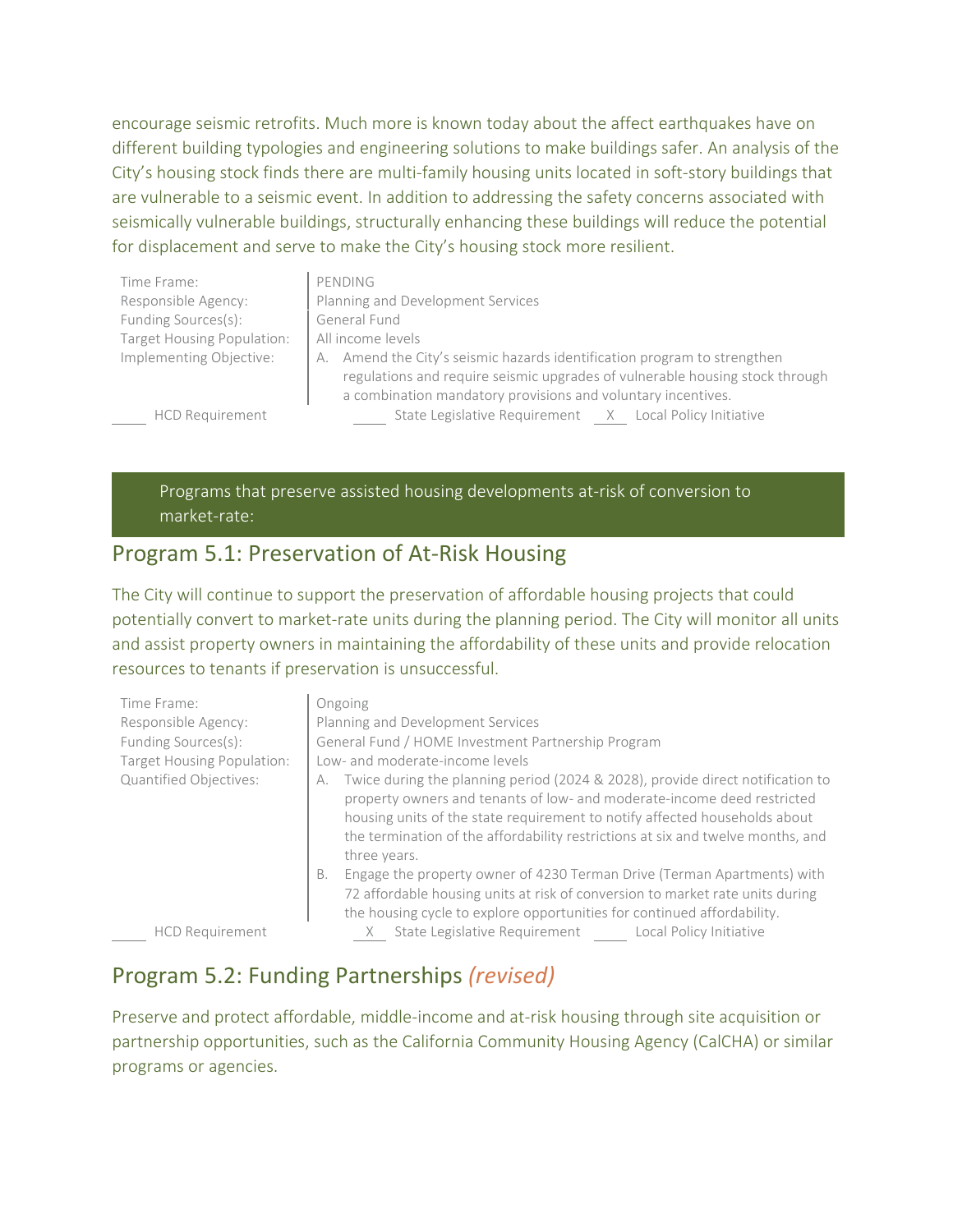| Time Frame:                | PENDING                                                                                                                                                         |  |  |
|----------------------------|-----------------------------------------------------------------------------------------------------------------------------------------------------------------|--|--|
| Responsible Agency:        | Planning and Development Services                                                                                                                               |  |  |
| Funding Sources(s):        | General Fund / HOME Investment Partnership Program                                                                                                              |  |  |
| Target Housing Population: | Low- and moderate-income levels                                                                                                                                 |  |  |
| Quantified Objectives:     | Review CalCHA partnership requirements and present an option to decision-<br>А.<br>makers for inclusion to the program; identify existing housing sites meeting |  |  |
|                            |                                                                                                                                                                 |  |  |
|                            | criteria for preservation.                                                                                                                                      |  |  |
| <b>HCD Requirement</b>     | State Legislative Requirement<br>Local Policy Initiative                                                                                                        |  |  |

Programs that promote equal housing opportunities, regardless of race, religion, sex, marital status, ancestry, national origin, color, familial status, or ability:

#### Program 6.1: Rename R-1 Zoning *(new)*

In recognition of the State-mandate to allow multiple units in single-family zones and to inform and realign the expectation of current and prospective R-1 property owners, the City will review how it describes this zoning district in the municipal code and comprehensive plan.

| Time Frame:                | PENDING                                                                                                                                                                       |  |  |
|----------------------------|-------------------------------------------------------------------------------------------------------------------------------------------------------------------------------|--|--|
| Responsible Agency:        | Planning and Development Services                                                                                                                                             |  |  |
| Funding Sources(s):        | General Fund                                                                                                                                                                  |  |  |
| Target Housing Population: | All income levels                                                                                                                                                             |  |  |
| Implementing Objective:    | Rename the R-1 (Single Family Residential) zoning to reflect the State-<br>А.<br>mandated permissiveness of multiple dwelling units in this lower density<br>zoning district. |  |  |
| <b>HCD Requirement</b>     | State Legislative Requirement X Local Policy Initiative                                                                                                                       |  |  |

Program 6.2: Housing Information Portal *(modified – promoted to* 

#### *Program)*

Provide information on the City's website that clearly identifies the City's housing production goals and performance tracking; application processing requirements and target review times; developer incentives; inclusionary requirements; supplemental information such as checklists, flowcharts, and other relevant material; access to housing resources and an affordable housing database for individuals seeking opportunities in Palo Alto; and, contact information to obtain additional information.

Time Frame: **December 31, 2023** Funding Sources(s): General Fund Target Housing Population: | All income levels

Responsible Agency: Planning and Development Services

HCD Requirement

| Implementing Objective: | A. Create a website that provides relevant housing application and processing |  |
|-------------------------|-------------------------------------------------------------------------------|--|
|                         | information to the home building community.                                   |  |
| HCD Requirement         | State Legislative Requirement X Local Policy Initiative                       |  |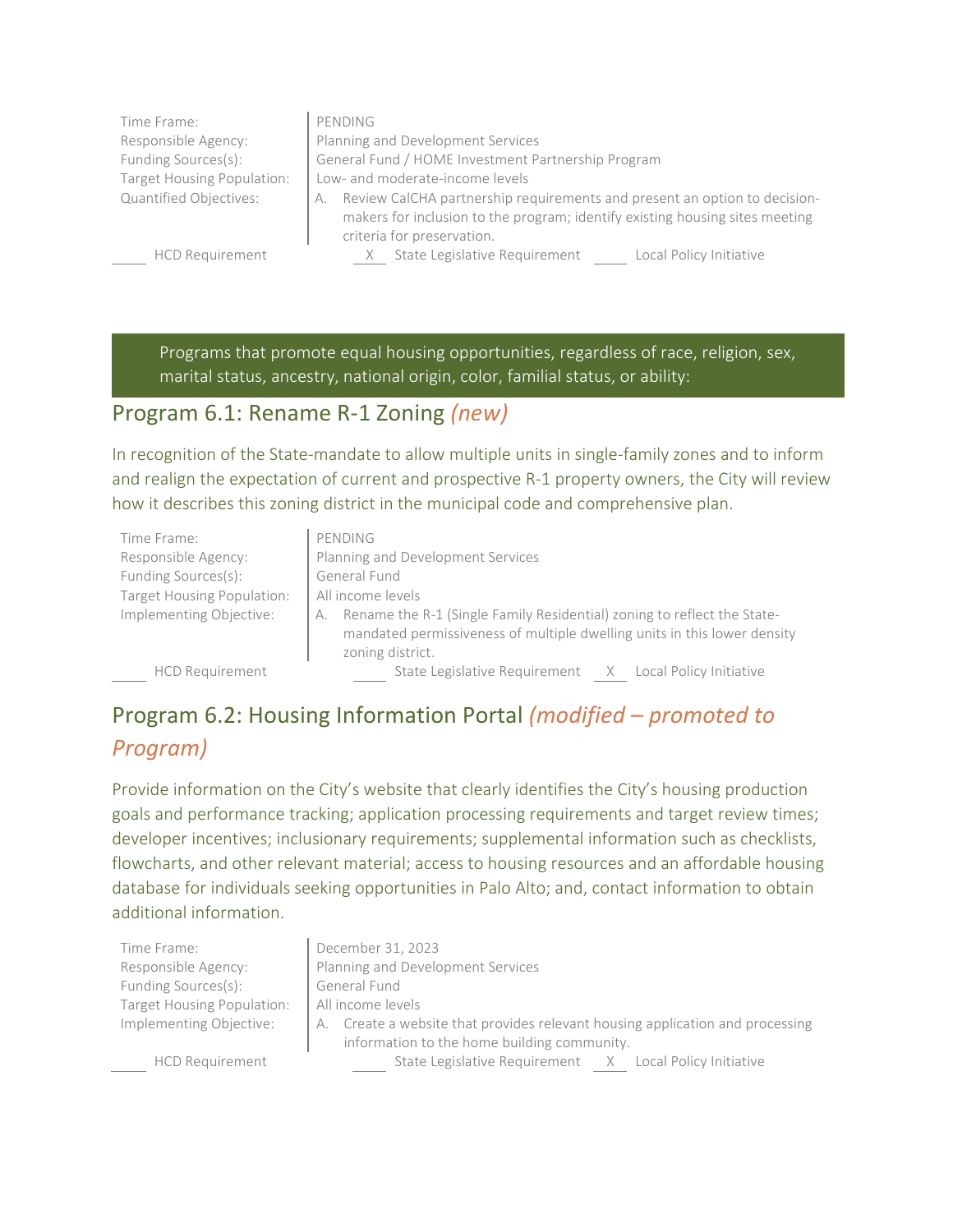#### Program 6.3: ADU Facilitation Program

This program aims to annually monitor provisions made to ADU legislation and amend the City's Zoning Ordinance as necessary to ensure compliance with State law. Furthermore, the City is committed to reducing barriers to alternative types of housing such as ADUs.

In recent years, multiple bills have added requirements for local governments related to ADU ordinances. The 2016 and 2017 updates to State law included changes pertaining to the allowed size of ADUs, permitting ADUs by right in at least some areas of a jurisdiction, and parking requirements related to ADUs. More recent bills reduce the time to review and approve ADU applications to 60 days, remove lot size requirements and replacement parking space requirements and require local jurisdictions to permit junior ADUs. AB 68 allows an ADU and a junior ADU to be built on a single-family lot, if certain conditions are met. The State has also removed owner-occupancy requirements for ADUs, created a tiered fee structure that charges ADUs based on their size and location, prohibited fees on units of less than 750 square feet, and permitted ADUs at existing multi-family developments.

| Time Frame:<br>Responsible Agency:<br>Funding Sources(s):<br>Target Housing Population:<br>Implementing Objectives: | PENDING<br>Planning and Development Services<br>General Fund<br>All Income Levels<br>Respond in a timely manner to update the City's municipal code to integrate<br>А.<br>changes in State ADU housing law.<br>Maintain and update a City Summary Guide to ADUs and JADU's to promote,<br>В.<br>educate, and assist homeowners with developing ADUs.<br>Continue to monitor and publish information related to ADU production and<br>application review timelines.<br>Explore potential options to reduce and waive fees for proposed affordable<br>$D$ .<br>ADUs and JADUs under certain criteria. (delete - addressed in another<br>program) |
|---------------------------------------------------------------------------------------------------------------------|------------------------------------------------------------------------------------------------------------------------------------------------------------------------------------------------------------------------------------------------------------------------------------------------------------------------------------------------------------------------------------------------------------------------------------------------------------------------------------------------------------------------------------------------------------------------------------------------------------------------------------------------|
| <b>HCD Requirement</b>                                                                                              | State Legislative Requirement<br>Local Policy Initiative                                                                                                                                                                                                                                                                                                                                                                                                                                                                                                                                                                                       |

#### Program 6.4: Housing For Persons With Special Needs

The City's municipal code is periodically updated to address a wide range of issues and California and Federal law. The City will continue to monitor its policies, standards, and regulations to ensure that they comply with applicable law. The City will also facilitate the development of housing for persons with disabilities and other special needs through incentives for affordable housing development.

| Time Frame:                             | PENDING                           |
|-----------------------------------------|-----------------------------------|
| Responsible Agency:                     | Planning and Development Services |
| Funding Sources(s):                     | General Fund                      |
| Target Housing Population:   Low Income |                                   |
|                                         |                                   |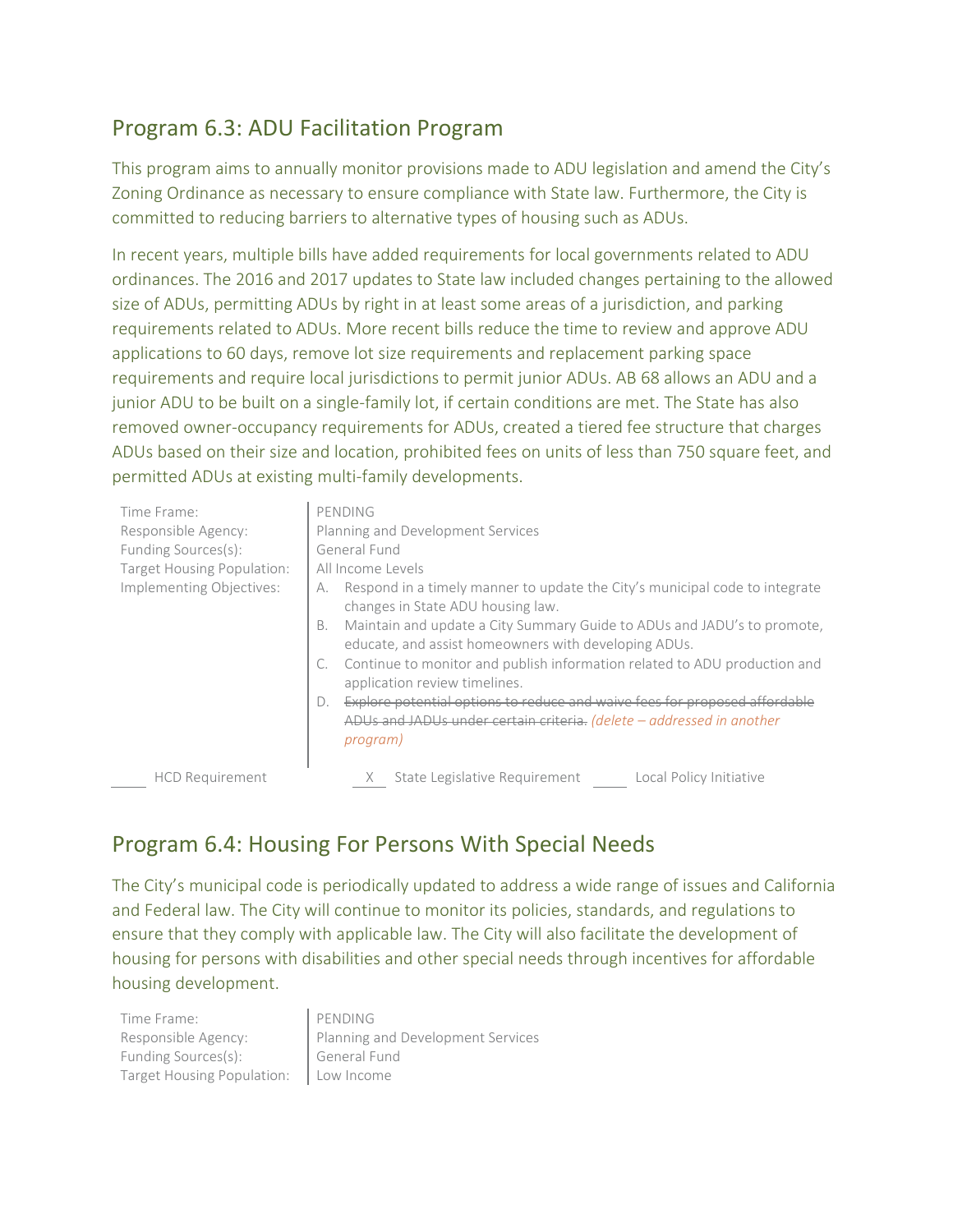| Implementing Objectives:    | For extremely low income housing units, provide preferences to populations<br>А.<br>with special needs.                                                                                                                                             |
|-----------------------------|-----------------------------------------------------------------------------------------------------------------------------------------------------------------------------------------------------------------------------------------------------|
|                             | On an ongoing basis, with annual review, contract with and financially support<br>В.<br>non-profit services providers that help meet the supportive services needs of<br>the City's diverse community, especially those with extremely low incomes. |
|                             | In order to assist in the housing needs for special needs populations, the City<br>will:                                                                                                                                                            |
|                             | Engage with housing advocates on the identification of needs and new<br>۰<br>solutions,                                                                                                                                                             |
|                             | Encourage housing developers, through the City's BMR requirements, to<br>۰<br>designate a portion of new affordable housing units for special needs<br>populations, and                                                                             |
|                             | Partner with the County and other agencies to pursue funding sources<br>$\bullet$<br>designated for housing for special needs groups, including seniors and<br>persons with intellectual and physical disabilities.                                 |
| <b>HCD Requirement</b><br>X | State Legislative Requirement<br>Local Policy Initiative                                                                                                                                                                                            |

#### Program 6.5: Multi-Family Housing and Large Family Units

Certain groups have greater difficulty finding decent, affordable housing due to special circumstances. Due to the high cost of housing and scarcity of land, housing units large enough to accommodate large families are limited. The City considers large families as a vulnerable population within the City and is committed to exploring additional opportunities for multifamily housing developments. Furthermore, the City will continue to advocate and promote the production of housing units of all to accommodate all persons and family sizes. Large family units have three or more bedroom units.

| Time Frame:                | PENDING                                                                                                                |
|----------------------------|------------------------------------------------------------------------------------------------------------------------|
| Responsible Agency:        | Planning and Development Services                                                                                      |
| Funding Sources(s):        | General Fund                                                                                                           |
| Target Housing Population: | PENDING                                                                                                                |
| Implementing Objectives:   | Explore incentives to encourage larger units, such as FAR exemptions for three<br>А.<br>bedroom units.                 |
|                            | Promote and encourage a mix of different bedroom units in each<br>B.<br>development.                                   |
|                            | The City shall encourage housing designs that meet the needs of extended,<br>multigenerational, and/or large families. |
| <b>HCD Requirement</b>     | State Legislative Requirement<br>Local Policy Initiative                                                               |

#### Program 6.6: Homeless Prevention Program

Santa Clara County adopted the Santa Clara Community Plan to End Homelessness, which is designed to address homelessness throughout Santa Clara County as a whole. The City's Homeless Prevention Program was created as a result of the County's Community Plan to End Homelessness. The Program is for Palo Alto households who are at risk of becoming homeless as defined by HUD and focuses on self-sufficiency and stabilization. And for those experiencing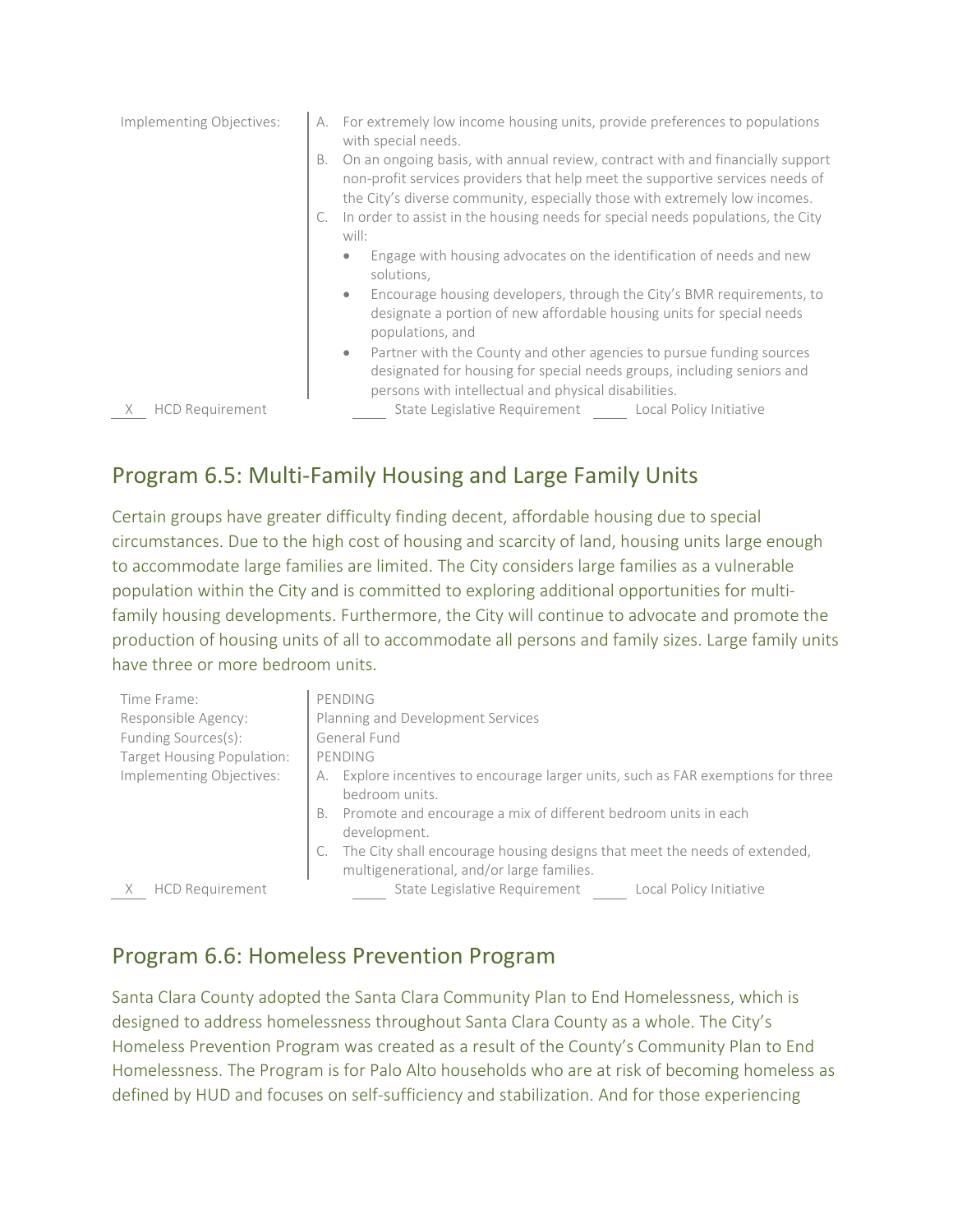#### homelessness and waiting for more permanent housing, provide services that offer immediate support.

| Time Frame:                | PENDING                                                                               |
|----------------------------|---------------------------------------------------------------------------------------|
| Responsible Agency:        | Planning and Development Services                                                     |
| Funding Sources(s):        | General Fund                                                                          |
| Target Housing Population: | Very Low, Low-Income Levels                                                           |
| Implementing Objectives:   | Expand areas of the City Safe Parking Program including case management.<br>А.        |
|                            | Create a social services directory and make it available to residents at public<br>В. |
|                            | counters and on City website.                                                         |
|                            | Expand the City's homeless prevention program to include renter protections           |
|                            | and financial assistance for rent, security deposits, and utilities.                  |
| <b>HCD Requirement</b>     | State Legislative Requirement<br>Local Policy Initiative                              |

#### Program 6.7: Transitional and Supportive Housing

Transitional and Supportive Housing: Assembly Bill 2162 (AB 2162), which was passed in 2018, requires that supportive housing be a use by right in zones where multi-family and mixed-use are permitted, including nonresidential zones permitting multifamily uses. Additionally, AB 2162 prohibits local governments from imposing any minimum parking requirements for units occupied by supportive housing residents if the development is located within ½ mile of a public transit stop. The City will amend its Zoning Ordinance to comply with the latest provisions under AB 2162 and will continue to seek new supportive housing opportunities through further analysis of the residential site inventory. The City is committed to expanding both supportive and transitional housing opportunities for vulnerable communities that rely on such services and will prioritize these housing developments near transit centers to provide easier access to City services for supportive and transitional housing residents.

| Time Frame:                | PENDING                                                                        |
|----------------------------|--------------------------------------------------------------------------------|
| Responsible Agency:        | Planning and Development Services                                              |
| Funding Sources(s):        | General Fund                                                                   |
| Target Housing Population: | PENDING                                                                        |
| Implementing Objective:    | Continue to pursue the Homekey (LATP) site for use as a temporary bridge<br>А. |
|                            | housing facility to provide accommodations for individuals who are actively    |
|                            | engaged in services leading to permanent housing.                              |

HCD Requirement

#### Program 6.8: Alternative Housing

Under this program, the City will continue to support alternative types of housing, such as multifamily units, single-room occupancy units, and managed living units or "micro-units," to accommodate extremely-low-income households.

Time Frame: PENDING Funding Sources(s): General Fund

Responsible Agency: <br> Planning and Development Services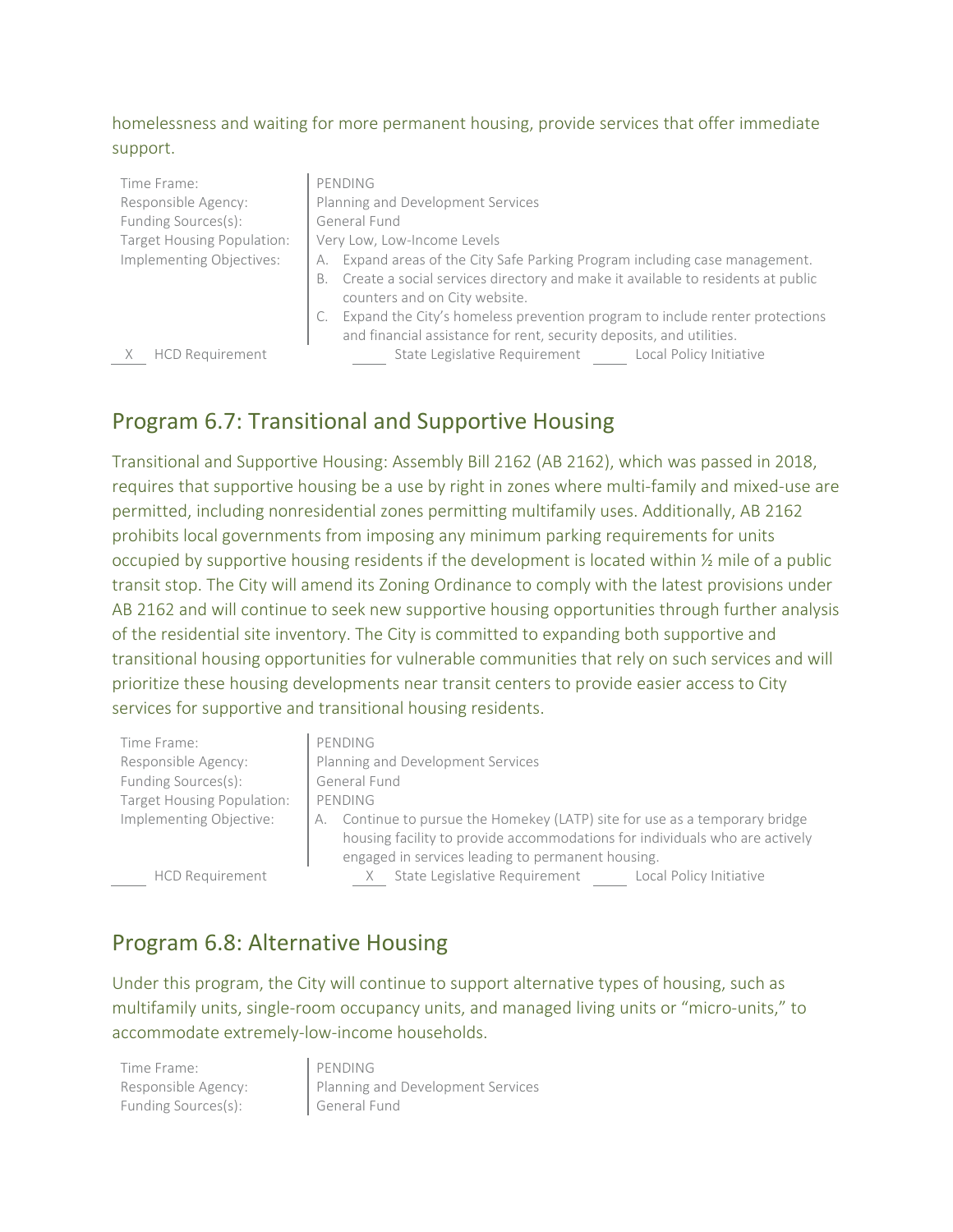| Target Housing Population: | PENDING                                                                                                                                                                                                                                                                                                        |
|----------------------------|----------------------------------------------------------------------------------------------------------------------------------------------------------------------------------------------------------------------------------------------------------------------------------------------------------------|
| Implementing Objectives:   | Coordinate with the County shared housing program or HIP Housing to provide<br>a shared housing arrangement facilitation.                                                                                                                                                                                      |
|                            | Encourage innovative housing structures, such as micro-unit housing and new<br>В.<br>shared and intergenerational housing models to help meet the housing needs<br>of aging adults, students, and lower-income individuals citywide.                                                                           |
|                            | C. Review and amend the Zoning Ordinance to review and amend definitions and<br>allowances of uses for the definition of family, Employee Housing, Residential<br>care facilities, Group Homes and/or Boardinghouses to review regulations to<br>be consistent with California Law for six or fewer residents. |
| <b>HCD Requirement</b>     | State Legislative Requirement X Local Policy Initiative                                                                                                                                                                                                                                                        |

#### Program 6.9: Fair Housing Services

The City of Palo Alto is committed to providing equitable opportunities to all residents of Palo Alto in order to expand access to housing and increase housing mobility. To achieve fair housing goals, the City will continue to partner and support Project Sentinel who provides a variety of fair housing services including but not limited to: tenant/landlord services, including mediation, information, investigation, counseling, and referral services. The City will take actions to overcome patterns of segregation, address disparities in housing needs and access to opportunity, and foster inclusive communities.

| Time Frame:<br>Responsible Agency:<br>Funding Sources(s): | PENDING<br>Planning and Development Services<br>General Fund                                                                                                                                                                                  |
|-----------------------------------------------------------|-----------------------------------------------------------------------------------------------------------------------------------------------------------------------------------------------------------------------------------------------|
| Target Housing Population:                                | PENDING                                                                                                                                                                                                                                       |
| Implementing Objectives:                                  | Distribute educational materials to property owners, apartment managers, and<br>А.<br>tenants relative to fair housing requirements, regulations, and services.                                                                               |
|                                                           | B. In an ongoing basis, continue to provide multi-lingual fair housing information<br>to the public regularly as needed via the public counters, message boards, City<br>website, neighborhood watch, and in response to telephone inquiries. |
|                                                           | C. Continue to provide referral to Project Sentinel, State Fair Employment and<br>Housing, HUD Fair Housing and Equal Opportunity division, and other legal<br>services as appropriate.                                                       |
|                                                           | Allocate annual funding for fair housing services through the Action Plan<br>D.<br>process for the use of CDBG funds                                                                                                                          |
|                                                           | Work with Project Sentinel and renter organizations to educate tenants and<br>Ε.<br>landlords about fair housing requirements.                                                                                                                |
| <b>HCD Requirement</b>                                    | State Legislative Requirement Local Policy Initiative                                                                                                                                                                                         |

#### Program 6.10: Affirmatively Furthering Fair Housing

To address the requirements of AB 686, the City participates in the 2020-2025 Santa Clara County Consolidated Plan (ConPlan). The County's ConPlan identifies eight housing goals for the County and each of its participating jurisdictions including Palo Alto. Additionally, the ConPlan identifies regional and local barriers to fair housing around the region, with heavy emphasis on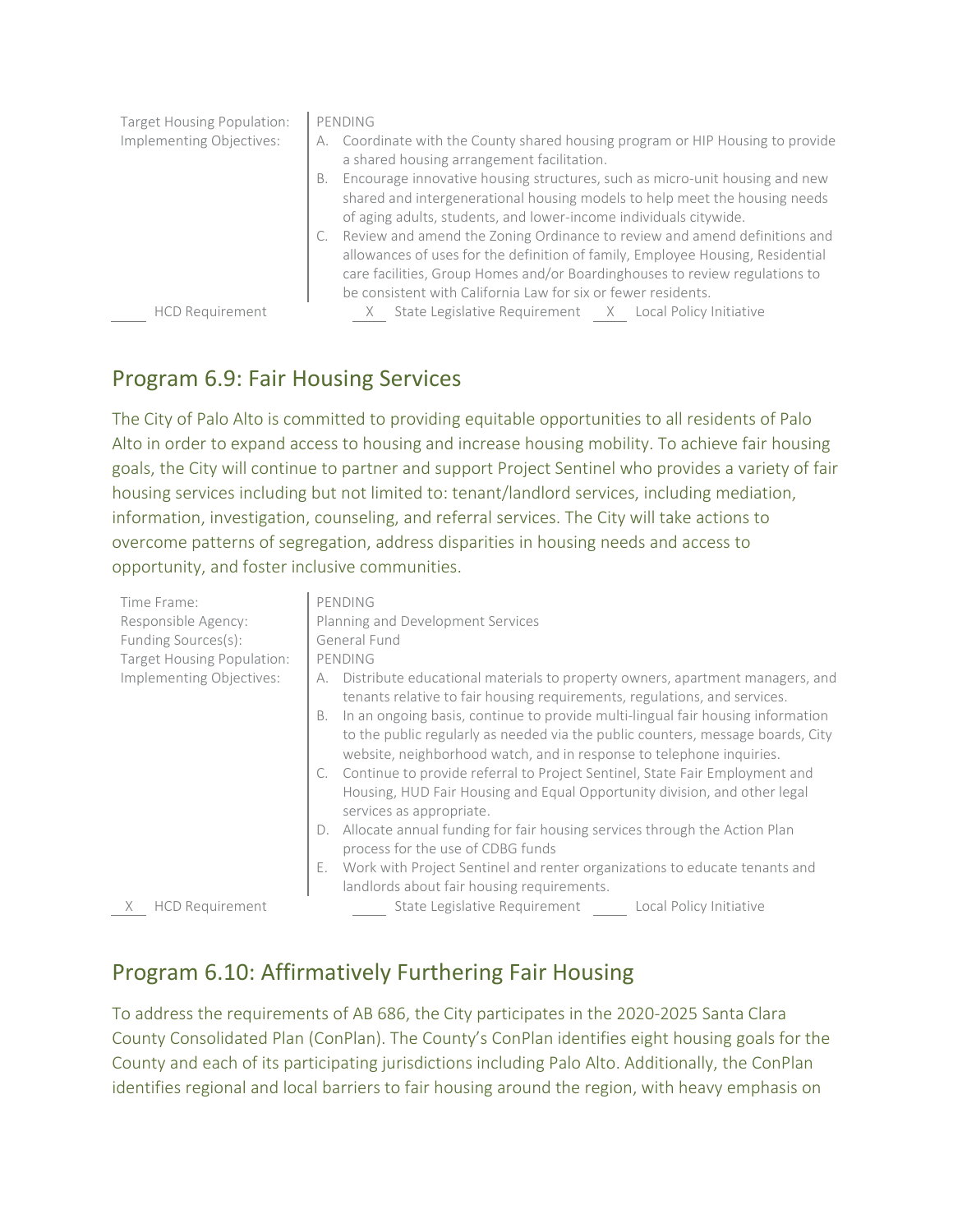racial and economic disparity, land use and zoning, and lack of assistance and resources. Methodologies were identified to reduce barriers in the City including adjusting zoning amendments to expand affordable and alternative housing opportunities and increasing accessibility to information.

| Time Frame:                | PENDING                                                                                                                                                                                                                                                                                                                                                                                                                                                                                              |
|----------------------------|------------------------------------------------------------------------------------------------------------------------------------------------------------------------------------------------------------------------------------------------------------------------------------------------------------------------------------------------------------------------------------------------------------------------------------------------------------------------------------------------------|
| Responsible Agency:        | Planning and Development Services                                                                                                                                                                                                                                                                                                                                                                                                                                                                    |
| Funding Sources(s):        | General Fund                                                                                                                                                                                                                                                                                                                                                                                                                                                                                         |
| Target Housing Population: | PENDING                                                                                                                                                                                                                                                                                                                                                                                                                                                                                              |
| Implementing Objectives:   | Reduce barriers to housing, including but not limited to racial inequities, high<br>А.<br>housing costs, and public awareness of existing resources through use of the<br>city's Inclusionary Housing Ordinance, Housing Trust Funds, development of<br>city-owned properties, and use of grant funding for housing.<br>Promote Housing Choice Vouchers to support housing mobility by educating<br>В.<br>landlords about income discrimination (i.e. Cannot post "NO Section 8" on<br>applications) |
|                            | Institute Tenant Protections to prevent anti-displacement including the<br>following: relocation assistance; eviction reduction program; rental survey<br>program; security deposit limit; rent stabilization; fair chance ordinance; right<br>to counsel.                                                                                                                                                                                                                                           |
| <b>HCD Requirement</b>     | State Legislative Requirement X Local Policy Initiative<br>X.                                                                                                                                                                                                                                                                                                                                                                                                                                        |

#### Program 6.11: Fair Housing Program

AB 686 (2017) requires each city to administer its programs and activities related to housing in a manner that affirmatively furthers fair housing. Palo Alto will take actions to overcome patterns of segregation, address disparities in housing needs and access to opportunity, and foster inclusive communities.

| Time Frame:                | PENDING                                                                                                                                                                                                                                                                                                                                                                                                                                                                                                                                                                                                                                                 |
|----------------------------|---------------------------------------------------------------------------------------------------------------------------------------------------------------------------------------------------------------------------------------------------------------------------------------------------------------------------------------------------------------------------------------------------------------------------------------------------------------------------------------------------------------------------------------------------------------------------------------------------------------------------------------------------------|
| Responsible Agency:        | Planning and Development Services                                                                                                                                                                                                                                                                                                                                                                                                                                                                                                                                                                                                                       |
| Funding Sources(s):        | General Fund                                                                                                                                                                                                                                                                                                                                                                                                                                                                                                                                                                                                                                            |
| Target Housing Population: | PENDING                                                                                                                                                                                                                                                                                                                                                                                                                                                                                                                                                                                                                                                 |
| Implementing Objectives:   | Encourage mixed-income developments accessible to lower income residents<br>А.<br>citywide, especially in high opportunity and resource-rich areas through use of<br>the City's Below Market Rate (BMR) requirements, Housing Trust Funds,<br>development of city-owned properties, and use of grant funding for housing.<br>Reduce barriers to housing, including but not limited to racial inequities, high<br>В.<br>housing costs, and public awareness of existing resources through use of the<br>City's Below Market Rate (BMR) requirements, Housing Trust Funds,<br>development of city-owned properties, and use of grant funding for housing. |
| <b>HCD Requirement</b>     | State Legislative Requirement<br>Local Policy Initiative                                                                                                                                                                                                                                                                                                                                                                                                                                                                                                                                                                                                |

## Program 6.12: Community Outreach Program

Community outreach is a key component to developing a comprehensive and inclusive housing market in the city. It is critical to engage local community groups and stakeholders from all